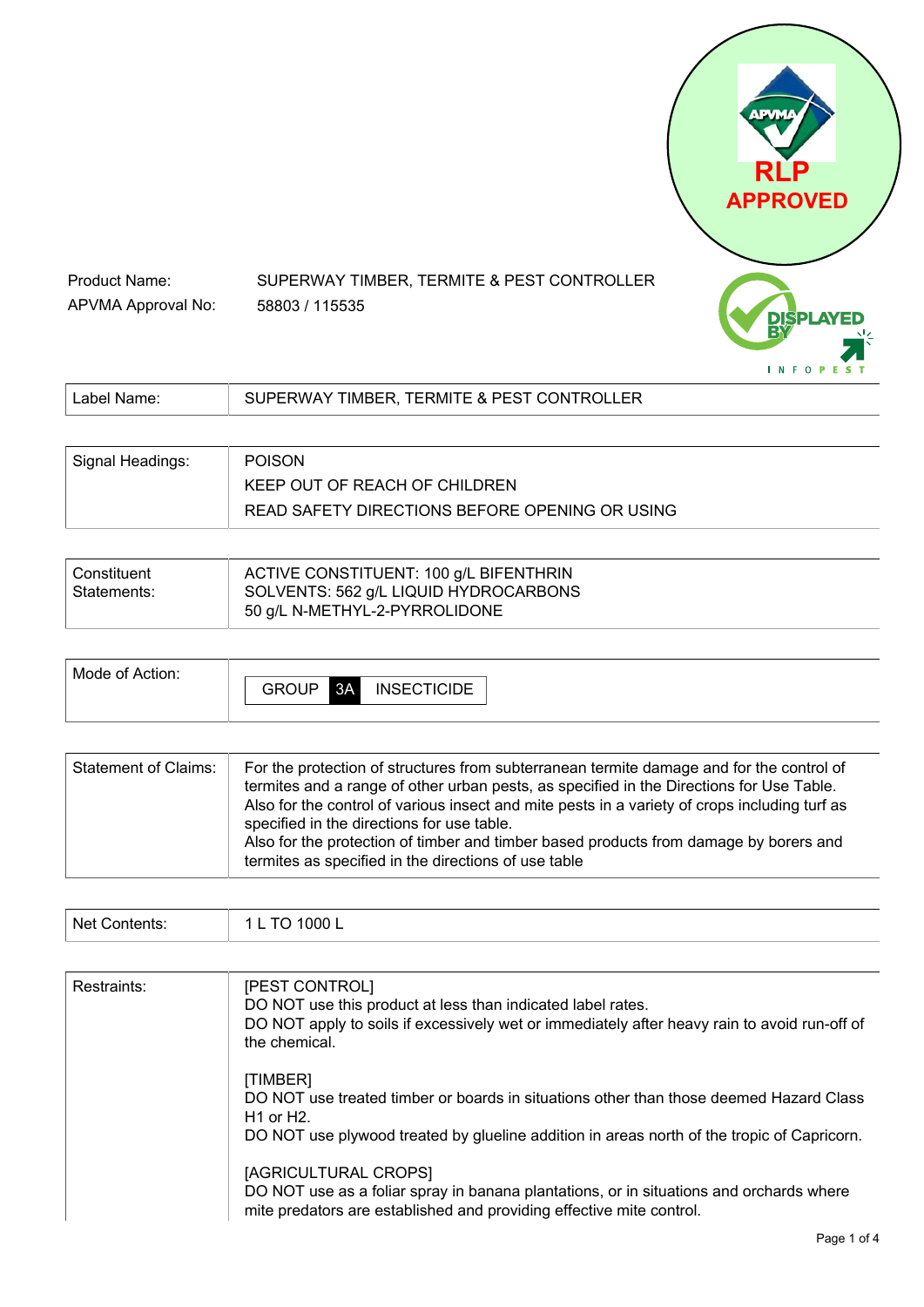| DO NOT apply as foliar treatment if rainfall is expected before spray deposits dry on leaf<br>surtaces. |
|---------------------------------------------------------------------------------------------------------|
| DO NOT apply to bananas by aircraft                                                                     |

| Directions for Use: |  |
|---------------------|--|
|                     |  |

| $[$ Other $\mathsf{L}$ .<br>فتسمعت |  |
|------------------------------------|--|
|                                    |  |

| Withholding Periods: | H= Harvest G=Grazing                                                                                                                                                                                                                                                                                                                                                                                                                                                                                                                                                                                                                                                                                                                                         |
|----------------------|--------------------------------------------------------------------------------------------------------------------------------------------------------------------------------------------------------------------------------------------------------------------------------------------------------------------------------------------------------------------------------------------------------------------------------------------------------------------------------------------------------------------------------------------------------------------------------------------------------------------------------------------------------------------------------------------------------------------------------------------------------------|
|                      | <b>WITHHOLDING PERIODS:</b><br><b>BANANAS</b><br>For Ground Applications - DO NOT HARVEST FOR 1 DAY AFTER APPLICATION<br>For Foliar Applications - DO NOT HARVEST FOR 8 DAYS AFTER APPLICATION.<br>PEARS: DO NOT HARVEST FOR 14 DAYS AFTER APPLICATION<br>NAVY BEANS: DO NOT HARVEST, GRAZE OR CUT FOR STOCK FOOD FOR 14 DAYS<br>AFTER APPLICATION<br>CANOLA, SUBTERRANEAN CLOVER, CLOVER,<br>FIELD PEAS, FABA BEANS, WHEAT<br>BARLEY, LUCERNE AND LUPINS : DO NOT GRAZE OR CUT FOR STOCK FOOD FOR 4<br><b>WEEKS AFTER APPLICATION</b><br>HARVEST WHP: NOT REQUIRED WHEN USED AS DIRECTED<br>CITRUS, GRAPES, SUGARCANE: NOT REQUIRED WHEN USED AS DIRECTED<br>TOMATOES, APRICOTS, PLUMS, NECTARINES, PEACHES : DO NOT HARVEST FOR 1<br>DAY AFTER APPLICATION |
|                      | COTTON: DO NOT HARVEST FOR 14 DAYS AFTER APPLICATION<br>DO NOT GRAZE OR CUT FORSTOCKFEED<br>DO NOT FEED COTTON TRASH TO LIVESTOCK                                                                                                                                                                                                                                                                                                                                                                                                                                                                                                                                                                                                                            |

| Trade Advice: | STONE FRUIT EXPORT ADVICE<br>Export of Treated Stone Fruit – some export markets do not have suitable Maximum<br>Residue Limits or import tolerance in place. Please contact Superway or the Australian<br>Fresh Stone Fruit Growers Association prior to using this product on fruit destined for<br>export. |
|---------------|---------------------------------------------------------------------------------------------------------------------------------------------------------------------------------------------------------------------------------------------------------------------------------------------------------------|

| <b>General Instructions:</b> |  |
|------------------------------|--|
|                              |  |

| <b>Resistance Warning:</b> | RESISTANCE WARNING GROUP 3A INSECTICIDE                                                                                                                                                                                                                                                                                                                                                                                                                                                                                                                                                                                                                                                                                                                 |
|----------------------------|---------------------------------------------------------------------------------------------------------------------------------------------------------------------------------------------------------------------------------------------------------------------------------------------------------------------------------------------------------------------------------------------------------------------------------------------------------------------------------------------------------------------------------------------------------------------------------------------------------------------------------------------------------------------------------------------------------------------------------------------------------|
|                            | For insecticide resistance management Superway Timber, Termite & Pest Controller is<br>a Group 3A insecticide. Some naturally occurring insect biotypes resistant to Superway<br>Timber, Termite & Pest Controller and other Group 3A insecticides may exist through<br>normal genetic variability in any insect population. The resistant individuals can eventually<br>dominate the insect population if Superway Timber, Termite & Pest Controller or other<br>Group 3A insecticides are used repeatedly. The effectiveness of Superway Timber, Termite<br>& Pest Controller on resistant individuals could be significantly reduced. Since occurrence<br>of resistant individuals is difficult to detect prior to use, Superway Garden Products Pty |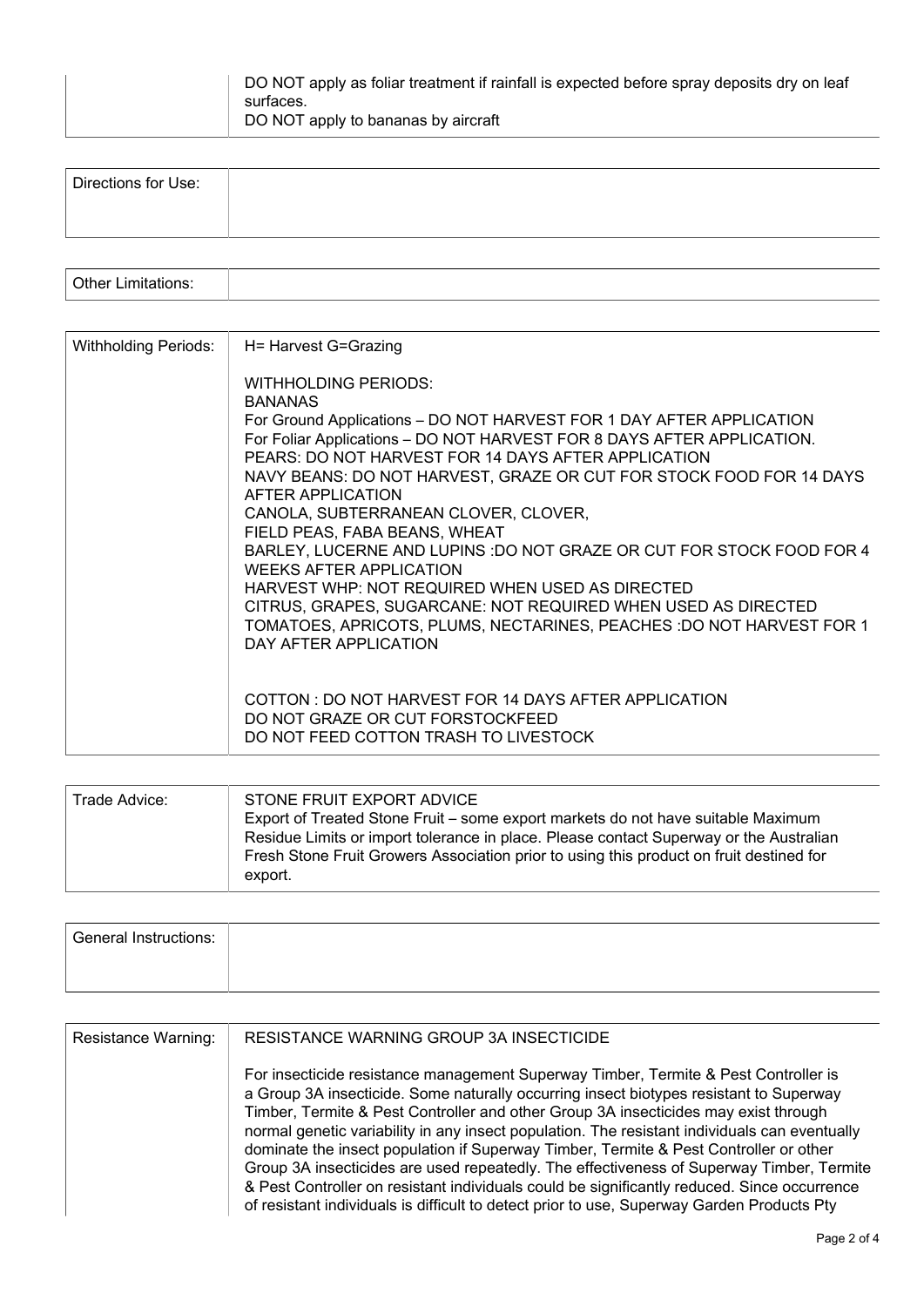|  | Ltd. accepts no liability for any loses that may result from the failure of Superway Timber,<br>Termite & Pest Controller to control resistant insects.<br>Superway Timber, Termite & Pest Controller may be subject to specific resistance<br>management strategies. For further information contact your local supplier, Superway<br>representative or local agricultural department agronomist. |
|--|----------------------------------------------------------------------------------------------------------------------------------------------------------------------------------------------------------------------------------------------------------------------------------------------------------------------------------------------------------------------------------------------------|
|--|----------------------------------------------------------------------------------------------------------------------------------------------------------------------------------------------------------------------------------------------------------------------------------------------------------------------------------------------------------------------------------------------------|

| Precautions: | PRECAUTIONS AND RE-ENTRY PERIOD<br>DO NOT spray into the air or directly on humans, pets or animals. Avoid contact with food,<br>food utensils or preparation surfaces.                                                                                                                                                                                                                                                                                         |  |  |  |  |
|--------------|-----------------------------------------------------------------------------------------------------------------------------------------------------------------------------------------------------------------------------------------------------------------------------------------------------------------------------------------------------------------------------------------------------------------------------------------------------------------|--|--|--|--|
|              | <b>Re-entry Period</b><br>Pest Control: DO NOT allow people and pets to enter treated areas until the spray has<br>dried.<br>Crop Treatment: DO NOT enter treated crops until spray has dried. If prior entry is<br>necessary, wear cotton overalls buttoned to the neck and wrist and elbow-length chemical<br>resistant gloves. Clothing must be laundered after each day's use.<br>Re-handling timber<br>Do not handle treated timber until spray has dried. |  |  |  |  |

| Protections: | [PEST AND TIMBER]<br>PROTECTION OF WILDLIFE, FISH, CRUSTACEANS AND THE ENVIRONMENT<br>Dangerous to fish and aquatic organisms. Do not contaminate dams, streams, rivers,<br>waterways or drains with the product or the used containers.                                                                                                  |
|--------------|-------------------------------------------------------------------------------------------------------------------------------------------------------------------------------------------------------------------------------------------------------------------------------------------------------------------------------------------|
|              | PROTECTION OF PETS AND LIVESTOCK<br>Before spraying, removal animals and pets from the area to be treated. Cover or remove<br>any open food and water containers. Cover or remove fish ponds, aquariums, etc before<br>spraying.                                                                                                          |
|              | [AGRICULTURAL CROPS]<br>PROTECTION OF WILDLIFE, FISH, CRUSTACEANS AND ENVIRONMENT<br>Dangerous to fish and aquatic organisms. Do not contaminate dams, rivers, streams,<br>waterways or drains with this product or the used container. Tail drains which flow from<br>treated areas should be prevented from entering the river systems. |
|              | PROTECTION OF LIVESTOCK<br>Dangerous to bees. DO NOT spray any plants in flower when bees are foraging. Spray in<br>the early morning when bees are not actively foraging.                                                                                                                                                                |

| Storage and<br>Disposal: | STORAGE, SPILLAGE AND DISPOSAL<br>Store in closed original containers, in a dry, cool, well ventilated area out of direct sunlight,<br>away from children, animals, food and feedstuffs. Do not store for prolonged periods in<br>direct sunlight.<br>In case of spillage, confine and absorb spilled product with absorbent material such as<br>sand, clay or cat litter. Dispose of waste as indicated below or according to Australian<br>Standard AS 2507 - Storage and Handling of Pesticides. DO NOT allow spilled product to<br>enter sewers, drains, creeks or any other waterways.<br>Triple-rinse containers before disposal. Add rinsings to spray tank. Do not dispose of<br>undiluted chemicals on site.<br>If recycling, replace cap and return clean containers to recycler or designated collection<br>point.<br>If not recycling, break, crush, or puncture and deliver empty packaging to an approved<br>waste management facility. If an approved waste management facility is not available,<br>bury the empty packaging 500 mm below the surface in a disposal pit specifically marked<br>and set up for this purpose, clear of waterways, desirable vegetation and tree roots, in<br>compliance with relevant local, state or territory government regulations. Do not burn empty<br>containers or product. |
|--------------------------|-----------------------------------------------------------------------------------------------------------------------------------------------------------------------------------------------------------------------------------------------------------------------------------------------------------------------------------------------------------------------------------------------------------------------------------------------------------------------------------------------------------------------------------------------------------------------------------------------------------------------------------------------------------------------------------------------------------------------------------------------------------------------------------------------------------------------------------------------------------------------------------------------------------------------------------------------------------------------------------------------------------------------------------------------------------------------------------------------------------------------------------------------------------------------------------------------------------------------------------------------------------------------------------------------------------------------------------|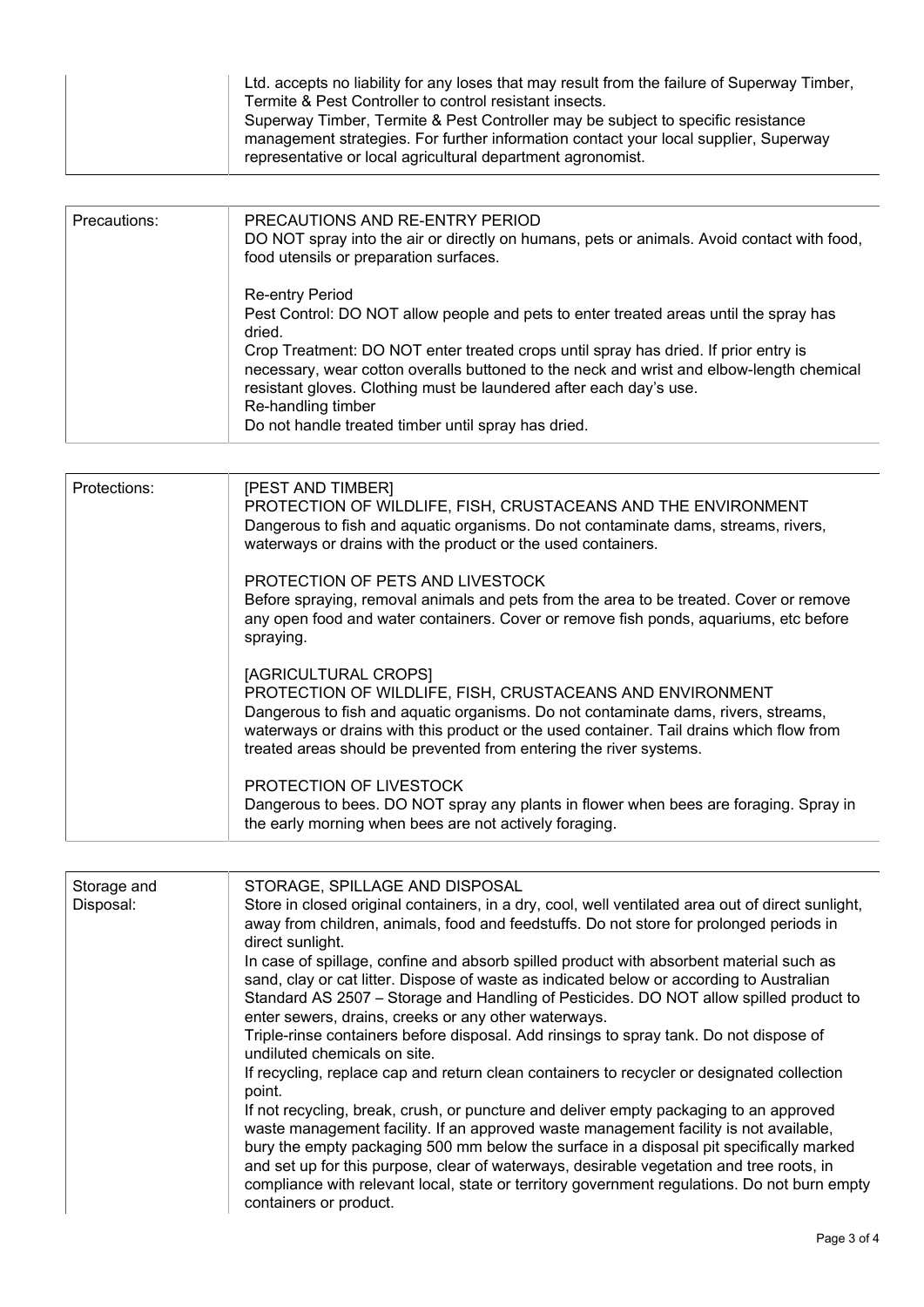| the Directions for Use. Do not re-use empty container. | Do not bury waste or surplus product. Dispose of undiluted waste by either dilution and<br>use according to the Directions for Use or returning to the point of purchase in the original<br>container for controlled disposal. Dispose of diluted surplus product by using according to |
|--------------------------------------------------------|-----------------------------------------------------------------------------------------------------------------------------------------------------------------------------------------------------------------------------------------------------------------------------------------|
|--------------------------------------------------------|-----------------------------------------------------------------------------------------------------------------------------------------------------------------------------------------------------------------------------------------------------------------------------------------|

| Safety Directions: | Poisonous if swallowed. Will damage eyes. Will irritate the nose and throat and skin. Avoid<br>contact with eyes and skin. Do not inhale vapour or spray mist.<br>Preparation (all uses)                                                                                                                                                                                                                                                                                                                                                                                                                                                                                                                                                                                                                                                        |
|--------------------|-------------------------------------------------------------------------------------------------------------------------------------------------------------------------------------------------------------------------------------------------------------------------------------------------------------------------------------------------------------------------------------------------------------------------------------------------------------------------------------------------------------------------------------------------------------------------------------------------------------------------------------------------------------------------------------------------------------------------------------------------------------------------------------------------------------------------------------------------|
|                    | When opening container and preparing spray, wear cotton overalls buttoned to the neck<br>and wrist, a washable hat, elbow-length butyl rubber or neoprene gloves and face shield or<br>goggles.<br>Use – Pest control                                                                                                                                                                                                                                                                                                                                                                                                                                                                                                                                                                                                                           |
|                    | When using the prepared spray, wear cotton overalls buttoned to the neck and wrist, a<br>washable hat, elbow-length chemical resistant gloves and chemical resistant footwear.<br>When using in enclosed areas wear cotton overalls buttoned to the neck and wrist, a<br>washable hat, elbow-length chemical resistant gloves, chemical resistant footwear and half-<br>face respirator with a combined dust and gas cartridge. If clothing becomes contaminated<br>with product or wet with spray, remove clothing immediately. After use and before eating,<br>drinking or smoking, wash hands, arms and face thoroughly with soap and water. After<br>each day's use, wash gloves, face shield or goggles, respirator (if rubber wash with<br>detergent and warm water) and contaminated clothing.<br>Use - Agriculture and timber treatment |
|                    | When using the prepared spray wear cotton overalls buttoned to the neck and wrist, a<br>washable hat and elbow-length chemical resistant gloves. Wash hands after use. After<br>each day's use, wash gloves, face shield or goggles and contaminated clothing.                                                                                                                                                                                                                                                                                                                                                                                                                                                                                                                                                                                  |

| First Aid Instructions:   If poisoning occurs, contact a doctor or Poisons Information Centre. Phone Australia 13 11<br>26. |
|-----------------------------------------------------------------------------------------------------------------------------|
| If swallowed, do NOT induce vomiting. If in eyes wash out immediately with water.                                           |

| First Aid Warnings:<br>ັ |  |
|--------------------------|--|
|--------------------------|--|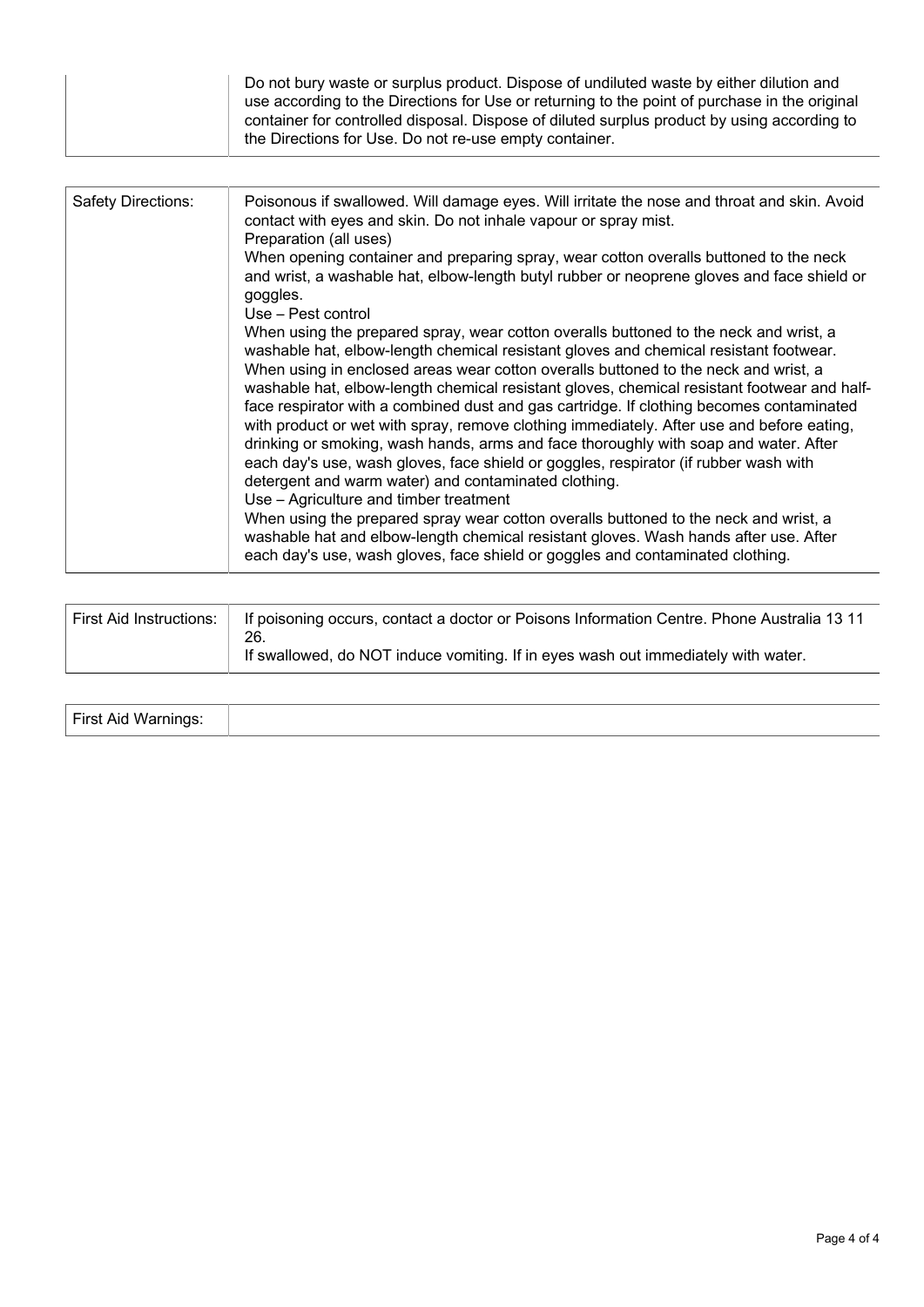## **DIRECTIONS FOR USE – PEST CONTROL USES**

| <b>Pest</b>        | <b>Situations</b>                                                                                                         | <b>State</b> | Rate                | <b>Critical Comments</b>                                                                                                                                                                                                                                                                                                                                                                                                                                                                                                                                                                                                                                                                                                                                        |
|--------------------|---------------------------------------------------------------------------------------------------------------------------|--------------|---------------------|-----------------------------------------------------------------------------------------------------------------------------------------------------------------------------------------------------------------------------------------------------------------------------------------------------------------------------------------------------------------------------------------------------------------------------------------------------------------------------------------------------------------------------------------------------------------------------------------------------------------------------------------------------------------------------------------------------------------------------------------------------------------|
| <b>Spiders</b>     | External areas<br>and surrounds<br>of domestic.<br>commercial,<br>public and<br>industrial<br>buildings and<br>structures | All states   | $25 - 50$<br>mL/10L | Use the higher rate in situations where pest pressure is high, when rapid knockdown<br>and/or maximum residual protection is desired. Pay particular attention to protected dark<br>areas such as cracks and crevices, under floors, eaves and other known hiding or<br>resting places. For overall band surface spray, apply as a coarse, low pressure surface<br>spray to areas where spiders hide, frequent and rest. Spray to the point of run-off using<br>around $5$ L of spray mixture per 100 $m2$ and ensuring thorough coverage of the treated<br>surface.<br>For crack and crevice treatment use an appropriate solid stream nozzle.<br>For maximum spider control use a two part treatment.<br>Crack and crevice<br>Overall band spray of surfaces. |
| Papernest<br>Wasps | External areas<br>and surrounds<br>of domestic,<br>commercial,<br>public and<br>industrial<br>buildings and<br>structures | All states   | 50 mL/10L           | Apply prepared emulsion to the point of runoff directly to the papernest ensuring<br>thorough and even coverage. When all adult wasps have been knocked-down the nest<br>may be safely removed from the structure.                                                                                                                                                                                                                                                                                                                                                                                                                                                                                                                                              |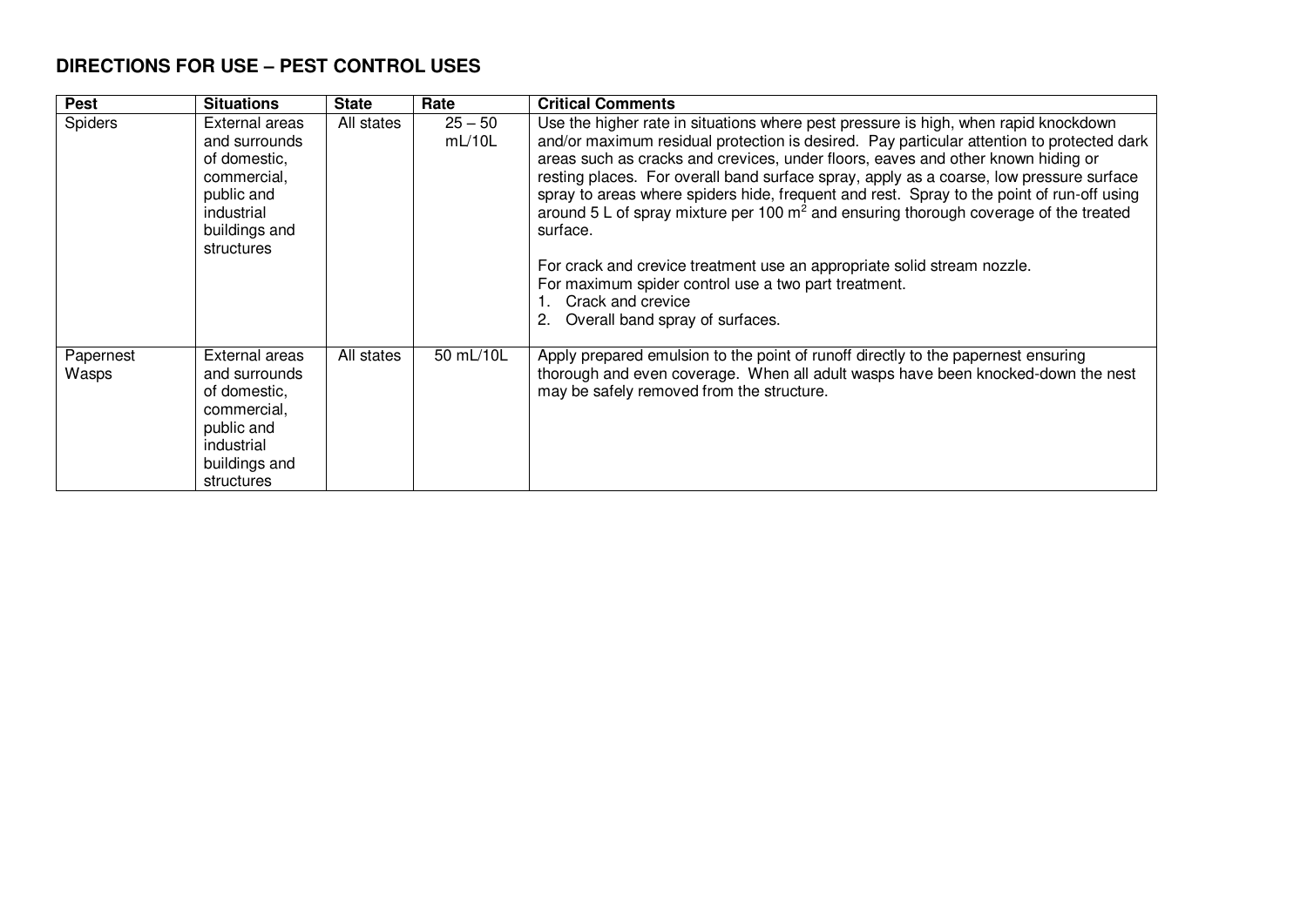| <b>Pest</b>                                                      | <b>Situations</b>                               | <b>State</b> | Rate                 | <b>Critical Comments</b>                                                                                                                                                                                                                                                                                                                                                                          |
|------------------------------------------------------------------|-------------------------------------------------|--------------|----------------------|---------------------------------------------------------------------------------------------------------------------------------------------------------------------------------------------------------------------------------------------------------------------------------------------------------------------------------------------------------------------------------------------------|
| Ants.<br>Cockroaches,<br>Mosquitoes,                             | External areas<br>and surrounds<br>of domestic, | All states   | $50 - 100$<br>mL/10L | On non-porous surfaces apply as a coarse spray at the rate of 1L of emulsion per<br>$20 \text{ m}^2$ . When treating non-porous surfaces do not exceed the point of run-off.                                                                                                                                                                                                                      |
| Fleas,<br>Flies,<br>Ticks.                                       | commercial.<br>public and<br>industrial         |              |                      | On porous surfaces or use through power equipment, spray at the rate of 1L of emulsion<br>per 10 m <sup>2</sup> . When treating porous surfaces do not exceed the point of run-off.                                                                                                                                                                                                               |
| (excluding the<br>paralysis tick<br><b>Ixodes</b><br>holocyclus) | buildings and<br>structures                     |              |                      | Use the higher rate in situations where pest pressure is high, when rapid knockdown<br>and/or maximum residual protection is desired. The lower rate may be used for follow-<br>up treatments.                                                                                                                                                                                                    |
| (Adult & Nymphs)                                                 |                                                 |              |                      | To control ants apply to trails and nests. Repeat as necessary.                                                                                                                                                                                                                                                                                                                                   |
|                                                                  |                                                 |              |                      | To control fleas and ticks apply prepared emulsion to outside surfaces of buildings and<br>surrounds including but not limited to foundations, verandahs, window frames, eaves,<br>patios, garages, pet housing, soil, turf, trunks of woody ornamentals or other areas<br>where pests congregate or have been seen.                                                                              |
|                                                                  |                                                 |              |                      | To control flies and mosquitoes apply prepared emulsion to surfaces where insects rest<br>or harbour. Reapply as necessary.                                                                                                                                                                                                                                                                       |
|                                                                  |                                                 |              |                      | For perimeter treatments apply the prepared emulsion to a band of soil or vegetation two<br>to three meters wide around and adjacent to the structure. Also treat the foundation of<br>the structure to a height of approximately one metre. Use a spray volume of 5 to 10 L<br>per 100 $\text{m}^2$ . Higher volumes of water may be needed if organic matter is present or<br>foliage is dense. |
| Subterranean                                                     | Service Poles,                                  | All states   | Refer to Table       | Refer to Table B.                                                                                                                                                                                                                                                                                                                                                                                 |
| Termites                                                         | fence posts and                                 | except       | A                    |                                                                                                                                                                                                                                                                                                                                                                                                   |
|                                                                  | nest eradication                                | Tas          |                      |                                                                                                                                                                                                                                                                                                                                                                                                   |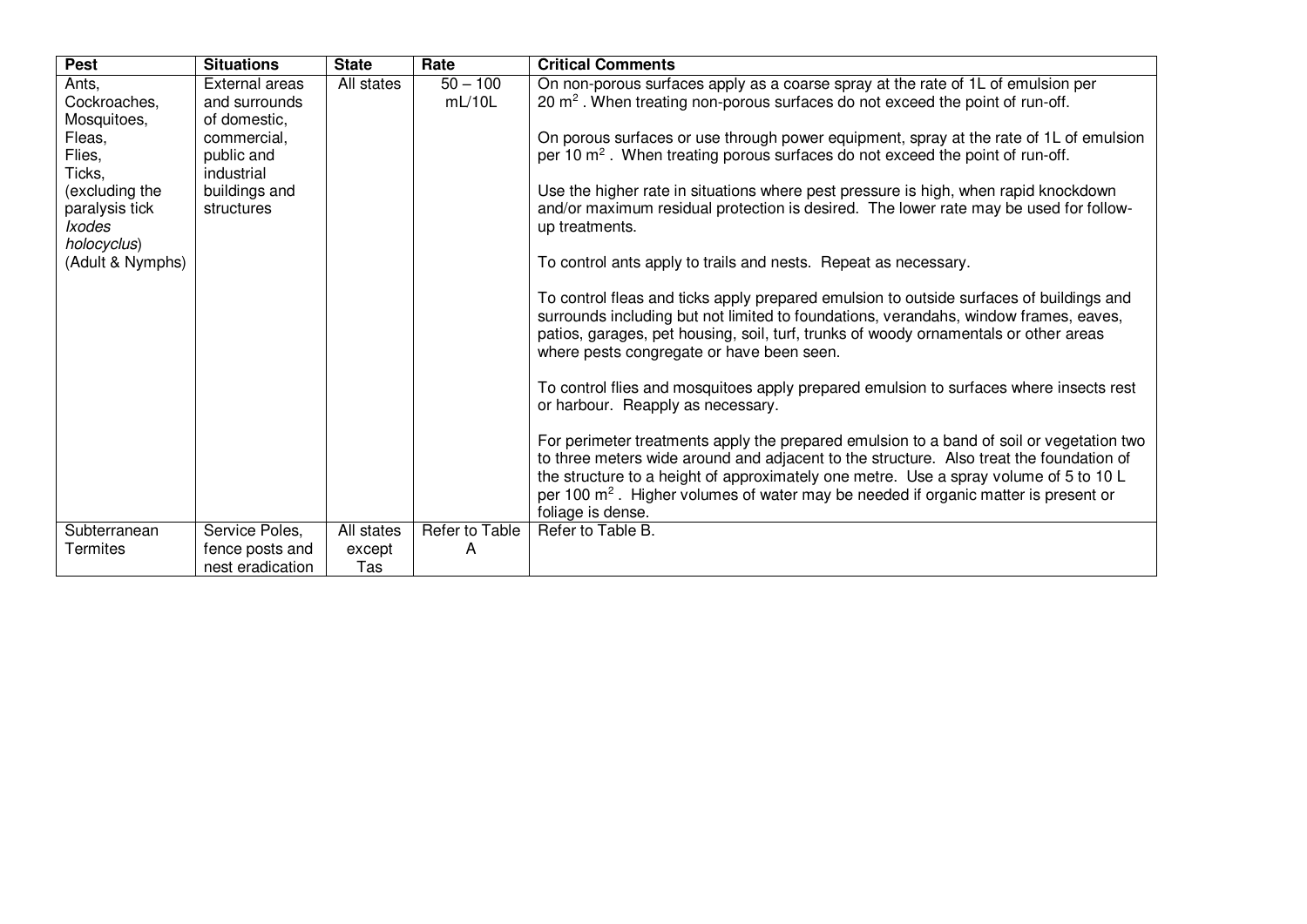#### **TABLE A: Superway Timber, Termite & Pest Controller use rates for control of SUBTERRANEAN TERMITES**

| <b>Situations</b>                                                                                                            |             | All areas <b>SOUTH</b> of the Tropic of Capricorn (except Tas) | All areas <b>NORTH</b> of the Tropic of Capricorn |                                    |  |  |
|------------------------------------------------------------------------------------------------------------------------------|-------------|----------------------------------------------------------------|---------------------------------------------------|------------------------------------|--|--|
|                                                                                                                              | Rate        | <b>Expected Protection Period*</b>                             | Rate                                              | <b>Expected Protection Period*</b> |  |  |
| Perimeter Barriers For new and                                                                                               | 1L/100L     | At least 10 years                                              | 1.5L/100L                                         | Up to 5 years                      |  |  |
| existing buildings                                                                                                           | 500 mL/100L | 10 years                                                       | 1L/100L                                           | Up to 4 years                      |  |  |
|                                                                                                                              | 250 mL/100L | 3 years                                                        | 750 mL/100L                                       | Up to 3 years                      |  |  |
|                                                                                                                              |             |                                                                | 500 mL/100L                                       | Up to 2 years                      |  |  |
| <b>Post-Construction Barriers</b>                                                                                            | 1L/100L     | At least 10 years                                              | 1.5L/100L                                         | Up to 5 years                      |  |  |
| Under slabs and under                                                                                                        |             |                                                                | 1L/100L                                           | Up to 4 years                      |  |  |
| suspended floors with less than                                                                                              |             |                                                                |                                                   |                                    |  |  |
| 400mm crawl space                                                                                                            | 500 mL/100L | 10 years                                                       | 750 mL/100L                                       | Up to 3 years                      |  |  |
|                                                                                                                              |             |                                                                | 500 mL/100L                                       | Up to 2 years                      |  |  |
| <b>Protection of Poles &amp; Fence</b>                                                                                       |             |                                                                | 1.5 L/100L                                        | 5 years                            |  |  |
| <b>Posts</b>                                                                                                                 | 500 mL/100L | 10 years                                                       | 1 L/100L                                          | 4 years                            |  |  |
|                                                                                                                              |             |                                                                | 750 mL/100L                                       | 3 years                            |  |  |
| <b>Nest Eradication</b>                                                                                                      | 500 mL/100L | Not applicable                                                 | 500 mL/100L                                       | Not applicable                     |  |  |
| Note: The actual protection period will depend on the termite hazard, climate, soil conditions and rate of Termiticide used. |             |                                                                |                                                   |                                    |  |  |

**\*The length of the protection period is determined by a variety of factors is including termite hazard, climate, soil conditions and the rate of termiticide applied. These factors should be taken into consideration when evaluating the need for retreatment. Annual inspections by a competent Pest Control Operator are recommended to determine the need for further termite management options. Under high termite challenge, more frequent inspections are advised.**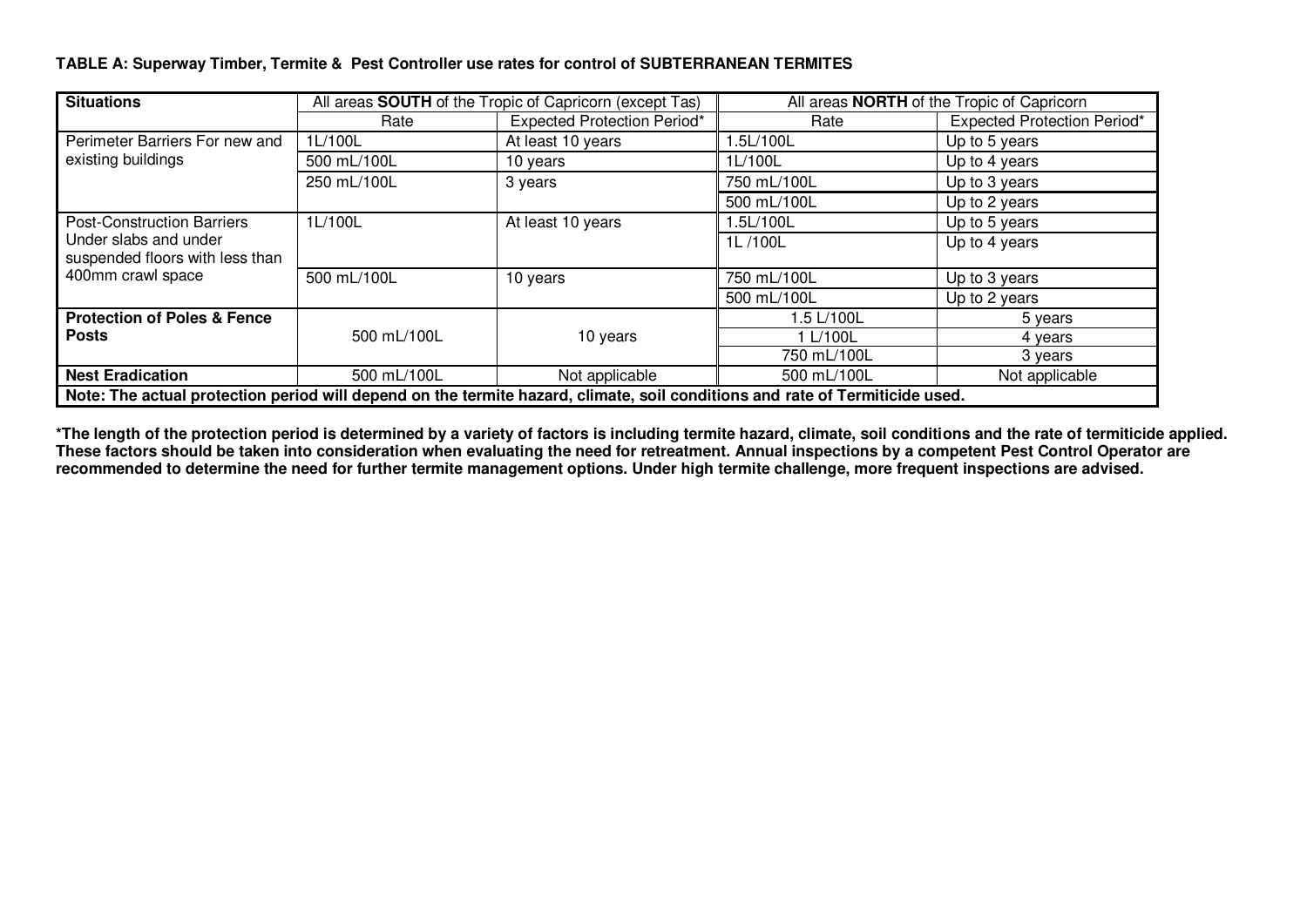### **TABLE B: CRITICAL COMMENTS for management of SUBTERRANEAN TERMITES**

| <b>Perimeter Barriers</b><br>New and Existing<br>buildings                                                          | Perimeter barriers (both horizontal and vertical, external and where required, internal and sub-floor) are an essential for<br>٠<br>effective termite protection. Perimeter barriers should be installed around slabs, piers, substructure walls and external<br>penetrations points upon completion of the building.                                                                                                                                                                                                                                                                                                                                                                                                                                                                                                                                                                                                                                                                                                                                                                                                                                                                                                                                                                                                              |
|---------------------------------------------------------------------------------------------------------------------|------------------------------------------------------------------------------------------------------------------------------------------------------------------------------------------------------------------------------------------------------------------------------------------------------------------------------------------------------------------------------------------------------------------------------------------------------------------------------------------------------------------------------------------------------------------------------------------------------------------------------------------------------------------------------------------------------------------------------------------------------------------------------------------------------------------------------------------------------------------------------------------------------------------------------------------------------------------------------------------------------------------------------------------------------------------------------------------------------------------------------------------------------------------------------------------------------------------------------------------------------------------------------------------------------------------------------------|
|                                                                                                                     | Apply with suitable application equipment to form a continuous chemical barrier (both vertical and horizontal) around the<br>$\bullet$<br>structure and to a depth of 80mm below the top of the footings around the structure. Formation of the barrier may require a<br>combination of several application techniques, including soil trenching and/or rodding and open wand applications.                                                                                                                                                                                                                                                                                                                                                                                                                                                                                                                                                                                                                                                                                                                                                                                                                                                                                                                                        |
|                                                                                                                     | Chemical barriers that have been disturbed by construction, excavation and/or landscaping activities will need to be reapplied<br>٠<br>to restore continuity of the barrier.                                                                                                                                                                                                                                                                                                                                                                                                                                                                                                                                                                                                                                                                                                                                                                                                                                                                                                                                                                                                                                                                                                                                                       |
| <b>Post-construction</b><br><b>Barrier Treatment</b><br>for the management<br>of termites in existing<br>buildings. | Apply with suitable application equipment to form a continuous chemical barrier (both vertical and horizontal) around and<br>under the structure with particular emphasis on known infestation areas. The formation of the barrier may require a<br>combination of several application techniques, including soil rodding, trenching (preferred), open wand applications and sub-<br>slab injections.<br>Chemical barriers beneath concrete slabs, paths and driveways etc will require concrete drilling. Holes should be drilled 150<br>٠<br>and 300mm apart and no more than 150mm from walls or expansion joints. To enhance soil distribution use a lateral<br>dispersion tip on the injector and apply up to 10L of emulsion per linear metre.<br>For areas beneath suspended floors that have inadequate access (i.e. less than 400mm clearance), the entire subfloor area<br>should be treated as a continuous horizontal barrier, which completely abuts any internal vertical barrier around any<br>substructure walls. Otherwise, install perimeter barriers around each individual pier, stump, penetration point and<br>substructure wall.<br>Chemical barriers that have been disturbed by construction, excavation and/or landscaping activities will need to be<br>reapplied to restore continuity of the barrier. |
| <b>Protection of</b><br><b>Service Poles and</b>                                                                    | Create a continuous Termiticide barrier 450 mm deep and 150 mm wide around the pole or post by soil injection or rodding. For<br>$\bullet$<br>new poles and posts, treat backfill and the bottom of the hole. Use 100 L of emulsion per m <sup>3</sup> of soil.                                                                                                                                                                                                                                                                                                                                                                                                                                                                                                                                                                                                                                                                                                                                                                                                                                                                                                                                                                                                                                                                    |
| <b>Fence Posts</b>                                                                                                  | Regular inspection should be undertaken to determine when and if retreatment is necessary. If disturbance of the barrier has<br>$\bullet$<br>occurred, retreatment of the area affected will be required.<br>Posts and poles may also be drilled and injected with spray solution.<br>٠                                                                                                                                                                                                                                                                                                                                                                                                                                                                                                                                                                                                                                                                                                                                                                                                                                                                                                                                                                                                                                            |
|                                                                                                                     | Note: For existing poles and posts, it is impractical to treat the full depth and underneath of such poles and posts and<br>٠<br>therefore the possibility of future termite attach from below the treated area cannot be ruled out.                                                                                                                                                                                                                                                                                                                                                                                                                                                                                                                                                                                                                                                                                                                                                                                                                                                                                                                                                                                                                                                                                               |
| <b>Eradication of</b><br><b>Termite Nest</b>                                                                        | Locate nest and flood with insecticide emulsion. Trees, poles, posts and stumps containing nests may require drilling prior to<br>$\bullet$<br>treatment with Termiticide emulsion. The purpose of drilling is to ensure the Termiticide emulsion is distributed throughout the<br>entire nest. Drill holes in live trees should be sealed with an appropriate caulking compound after injection.                                                                                                                                                                                                                                                                                                                                                                                                                                                                                                                                                                                                                                                                                                                                                                                                                                                                                                                                  |

Note: The termiticide barrier provided by this product has a finite life. This, together with the recommendation to undertake annual inspections, must be stated on the durable notice required by the BCA (clause B1.3 (j) (ii)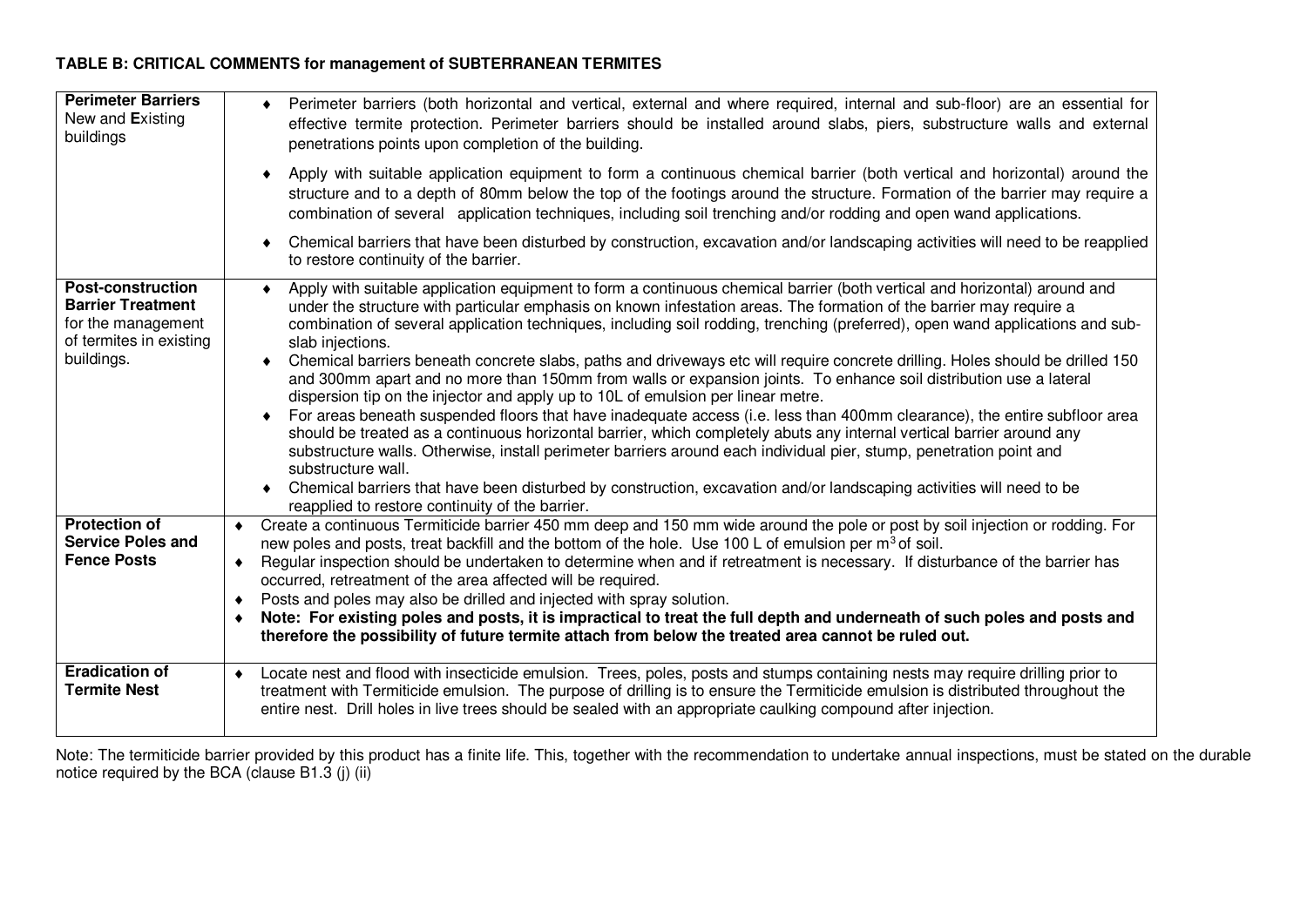| <b>Situations</b>                                                                                                                    | <b>Pest</b>                                                                                                              | <b>State</b>                                        | Rate                               | <b>Critical Comments</b>                                                                                                                                                                                                                                                                                                                                                                                                                                                       |
|--------------------------------------------------------------------------------------------------------------------------------------|--------------------------------------------------------------------------------------------------------------------------|-----------------------------------------------------|------------------------------------|--------------------------------------------------------------------------------------------------------------------------------------------------------------------------------------------------------------------------------------------------------------------------------------------------------------------------------------------------------------------------------------------------------------------------------------------------------------------------------|
| Lyctid susceptible sawn and<br>round timbers for treatment by<br>vacuum or vacuum pressure<br>impregnation use in Hazard<br>Class H1 | Powder Post<br><b>Beetle</b><br>$(Lyctus$ spp.)                                                                          | <b>All States</b>                                   | 15mL per 100kg<br>of timber        | Calculate uptake of suitable diluent (eg organic solvents or<br>water) per 100kg of timber.<br>2.<br>Add the appropriate amount of SUPERWAY TIMBER,<br>TERMITE & PEST CONTROLLER to the diluent to achieve<br>recommended loadings.<br>Apply to timber through vacuum or vacuum pressure<br>3.<br>treatment equipment to ensure compliance with AS 1604.<br>The minimum individual piece retention as specified in<br>4.<br>AS1604 is 0.0012% mass/mass.                       |
| Sawn and round timbers<br>for treatment by vacuum or<br>vacuum pressure<br>impregnation use in Hazard<br>Class H <sub>2</sub>        | All termites<br>(including<br><b>Mastotermes</b><br>darwiniensis &<br>Copototermes<br>acinaciformis)                     | <b>All States</b>                                   | 50mL per 100kg<br>of timber        | Calculate uptake of suitable diluent (eg organic solvents or<br>water) per 100kg of timber.<br>2.<br>Add the appropriate amount of SUPERWAY TIMBER,<br>TERMITE & PEST CONTROLLER to the diluent to achieve<br>recommended loadings.<br>3.<br>Apply to timber through vacuum or vacuum pressure<br>treatment equipment to ensure compliance with AS 1604.<br>4. The minimum individual piece retention as specified in<br>AS1604 is 0.0047% mass/mass.                          |
| Framing timbers for surface<br>spray application or dipping<br>Hazard Class H2 with no<br>exposure to sunlight                       | All termites<br><b>EXCLUDING</b><br><b>Mastotermes</b><br>darwiniensis                                                   | All areas<br>South if the<br>tropic of<br>Capricorn | 1.87mL per $m2$ of<br>surface area | Calculate uptake of suitable diluent (eg organic solvents or<br>water) per 100kg of timber.<br>Calculate the surface area of 1 $m3$ of product to treat.<br>2.<br>Add the appropriate amount of SUPERWAY TIMBER,<br>4.<br>TERMITE & PEST CONTROLLER to the diluent to achieve<br>recommended loadings.<br>3. Apply to timber through a spray system or by dripping to<br>ensure compliance recommended rates.<br>4. The minimum individual piece retention is $18\mu g/cm^2$ . |
| Softwood particle & Strand<br>based boards in Hazard Class<br>H <sub>2</sub>                                                         | All termites<br>(including<br><b>Mastotermes</b><br>darwiniensis &<br>Copototermes<br>acinaciformis) &<br>timber beetles | <b>All States</b>                                   | 0.56 mL/kg of dry<br>fibre         | Add sufficient SUPERWAY TIMBER, TERMITE & PEST<br>CONTROLLER into the glue to achieve a retention of 0.0047%<br>mass/mass in the finished board. Alternatively particles on<br>strands can be treated prior to manufacture.<br>When SUPERWAY TIMBER, TERMITE & PEST<br>CONTROLLER is added to the glue mix the pH of the finished<br>mix must not exceed 9.5.                                                                                                                  |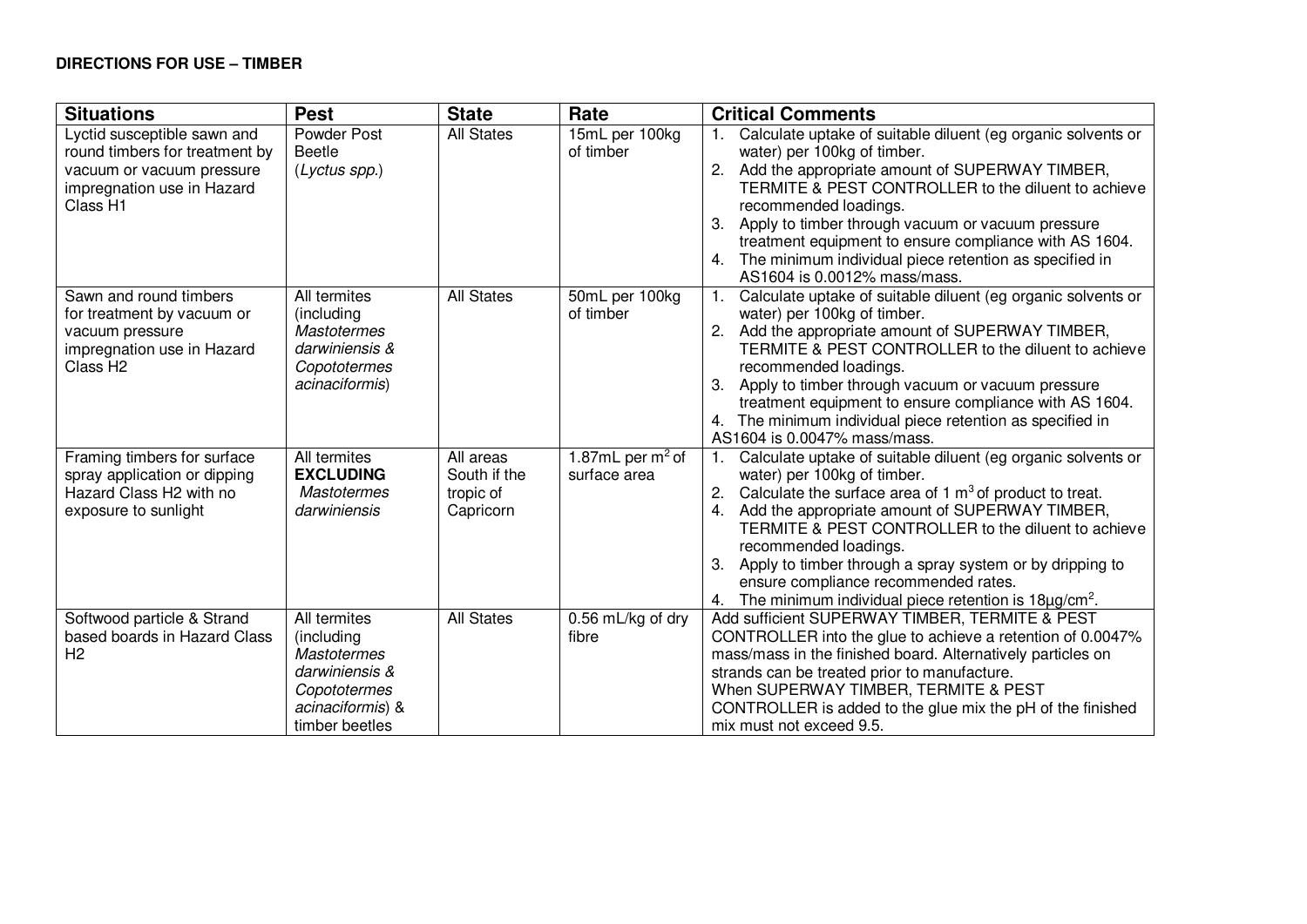| <b>Situations</b>                                                                                                    | <b>Pest</b>                                                                                                                                                                   | <b>State</b>                                                             | Rate                                                           | <b>Critical Comments</b>                                                                                                                                                                                                                                                                                                                                                                                                                                                                                                                                                                                                                                                     |
|----------------------------------------------------------------------------------------------------------------------|-------------------------------------------------------------------------------------------------------------------------------------------------------------------------------|--------------------------------------------------------------------------|----------------------------------------------------------------|------------------------------------------------------------------------------------------------------------------------------------------------------------------------------------------------------------------------------------------------------------------------------------------------------------------------------------------------------------------------------------------------------------------------------------------------------------------------------------------------------------------------------------------------------------------------------------------------------------------------------------------------------------------------------|
| Processing & manufacture of<br>softwood plywood in Hazard<br>Class H <sub>2</sub> .                                  | All termites<br>(including<br><b>Mastotermes</b><br>darwiniensis &<br>Copototermes<br>acinaciformis)                                                                          | <b>All States</b>                                                        | 250mL/ m <sup>3</sup> dry veneer                               | Calculate the uptake of solution by veneers.<br>Dilute SUPERWAY TIMBER, TERMITE & PEST<br>CONTROLLER as required to ensure loading of<br>0.005% mass/mass in the veneers.<br>Following the manufacture of the plywood panel<br>the loading of bifenthrin in the panel should be a<br>minimum of 0.004% mass/mass.                                                                                                                                                                                                                                                                                                                                                            |
| Glueline treatment of softwood<br>plywood and LVL (2.5 mm<br>thick veneer) for use in Hazard<br>Class H <sub>2</sub> | All termites<br><b>EXCLUDING</b><br><b>Mastotermes</b><br>darwinensis<br>All termites<br>(including<br><b>Mastotermes</b><br>darwiniensis &<br>Copototermes<br>acinaciformis) | All areas<br>South of the<br>Tropic of<br>Capricorn<br><b>All States</b> | 250mL/ $m3$ in the glueline<br>1000mL/ $m3$ in the<br>glueline | Calculate the usage of glue per cubic metre of<br>panel.<br>2. Add SUPERWAY TIMBER, TERMITE & PEST<br>CONTROLLER to the glue during preparation of<br>the mix.<br>3.<br>Following the manufacture of the plywood panel<br>the loading of bifenthrin in the panel should be a<br>minimum of:<br>0.0021% mass/mass for the $250mL/m^3$ rate.<br>0.0083% mass/mass for the 1000mL/ $m^3$ rate.                                                                                                                                                                                                                                                                                  |
| Glueline treatment of softwood<br>plywood and LVL (2.5 mm<br>thick veneer) for use in Hazard<br>Class H <sub>2</sub> | All termites<br>(including<br><b>Mastotermes</b><br>darwiniensis &<br>Copototermes<br>acinaciformis)                                                                          | <b>All States</b>                                                        | 500mL/ $m3$ in the glueline<br>and 200mL in the faces          | Glue line treatment<br>1.<br>Calculate the usage of glue per cubic metre of<br>$\bullet$<br>panel.<br>Add SUPERWAY TIMBER, TERMITE & PEST<br>$\bullet$<br>CONTROLLER to the glue during preparation of<br>the mix.<br>Following the manufacture of the plywood panel<br>the loading of bifenthrin in the panel should be a<br>minimum of 0.0042% mass/mass<br>2. Face treatment<br>calculate the uptake of solution by faces.<br>$\bullet$<br>Add SUPERWAY TIMBER, TERMITE & PEST<br>CONTROLLER to the working solution.<br>Following the treatments of the plywood panel the<br>$\bullet$<br>loading of bifenthrin in the panel should be a<br>minimum of 0.004% mass/mass. |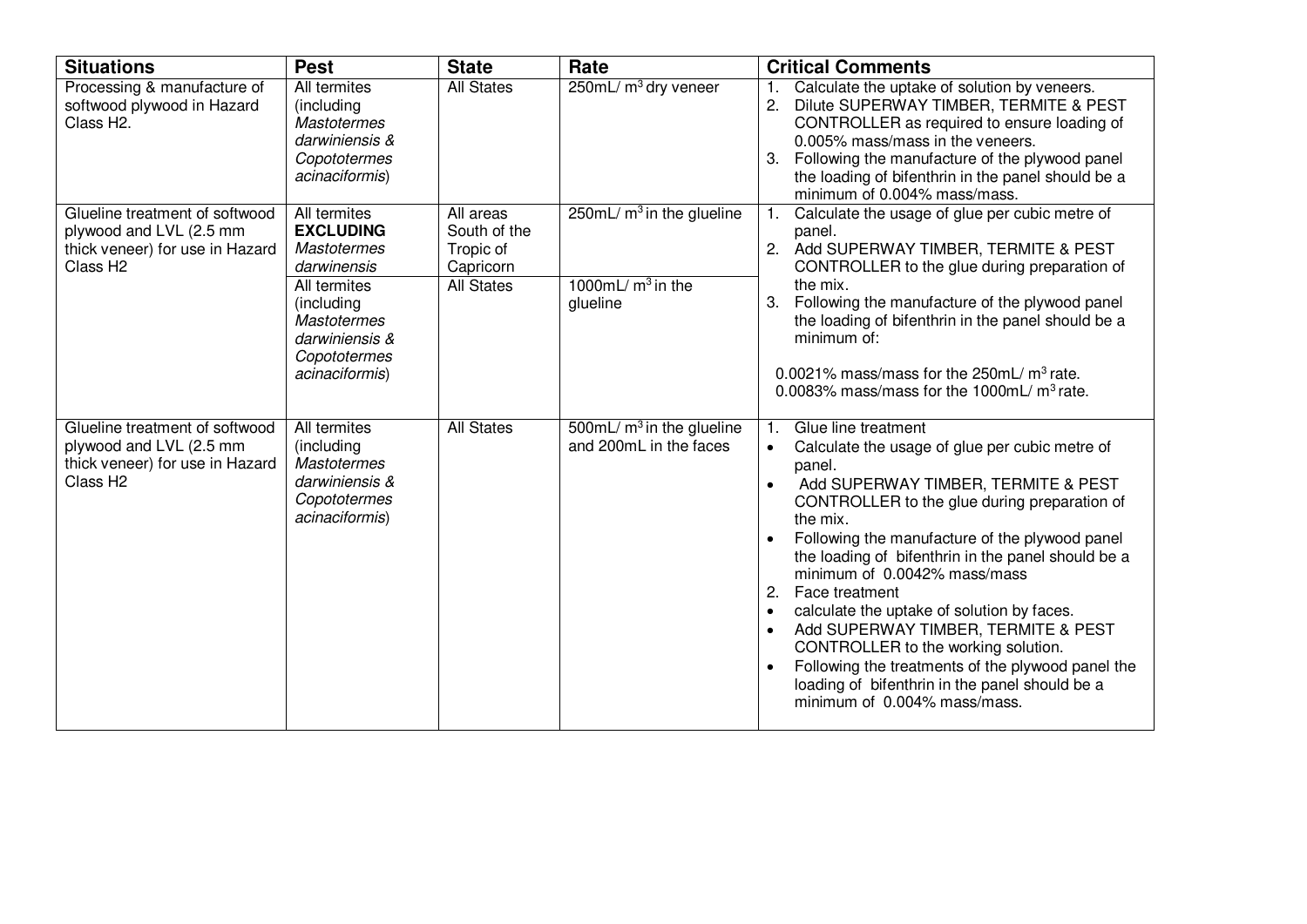| Glueline treatment of softwood<br>All termites<br>plywood and LVL (3.2 mm<br><b>EXCLUDING</b><br>thick veneer) for use in Hazard<br><b>Mastotermes</b><br>Class H <sub>2</sub><br>darwinensis | All areas<br>South of the<br>Tropic of<br>Capricorn | 250mL/ $m3$ in the glueline<br>and 50mL in the faces | $\bullet$<br>$\bullet$<br>2. | Glue line treatment<br>Calculate the usage of glue per cubic metre of<br>panel.<br>Add SUPERWAY TIMBER, TERMITE & PEST<br>CONTROLLER to the glue during preparation of<br>the mix.<br>Following the manufacture of the plywood panel<br>the loading of bifenthrin in the panel should be a<br>minimum of 0.0021% mass/mass<br>Face treatment<br>calculate the uptake of solution by faces.<br>Add SUPERWAY TIMBER, TERMITE & PEST<br>CONTROLLER to the working solution.<br>Following the treatments of the plywood panel the<br>loading of bifenthrin in the panel should be a<br>minimum of 0.001% mass/mass. |
|-----------------------------------------------------------------------------------------------------------------------------------------------------------------------------------------------|-----------------------------------------------------|------------------------------------------------------|------------------------------|-----------------------------------------------------------------------------------------------------------------------------------------------------------------------------------------------------------------------------------------------------------------------------------------------------------------------------------------------------------------------------------------------------------------------------------------------------------------------------------------------------------------------------------------------------------------------------------------------------------------|
|-----------------------------------------------------------------------------------------------------------------------------------------------------------------------------------------------|-----------------------------------------------------|------------------------------------------------------|------------------------------|-----------------------------------------------------------------------------------------------------------------------------------------------------------------------------------------------------------------------------------------------------------------------------------------------------------------------------------------------------------------------------------------------------------------------------------------------------------------------------------------------------------------------------------------------------------------------------------------------------------------|

**NOT TO BE USED FOR ANY PURPOSE, OR IN ANY MANNER, CONTRARY TO THIS LABEL UNLESS AUTHORISED UNDER APPROPRIATE LEGISLATION**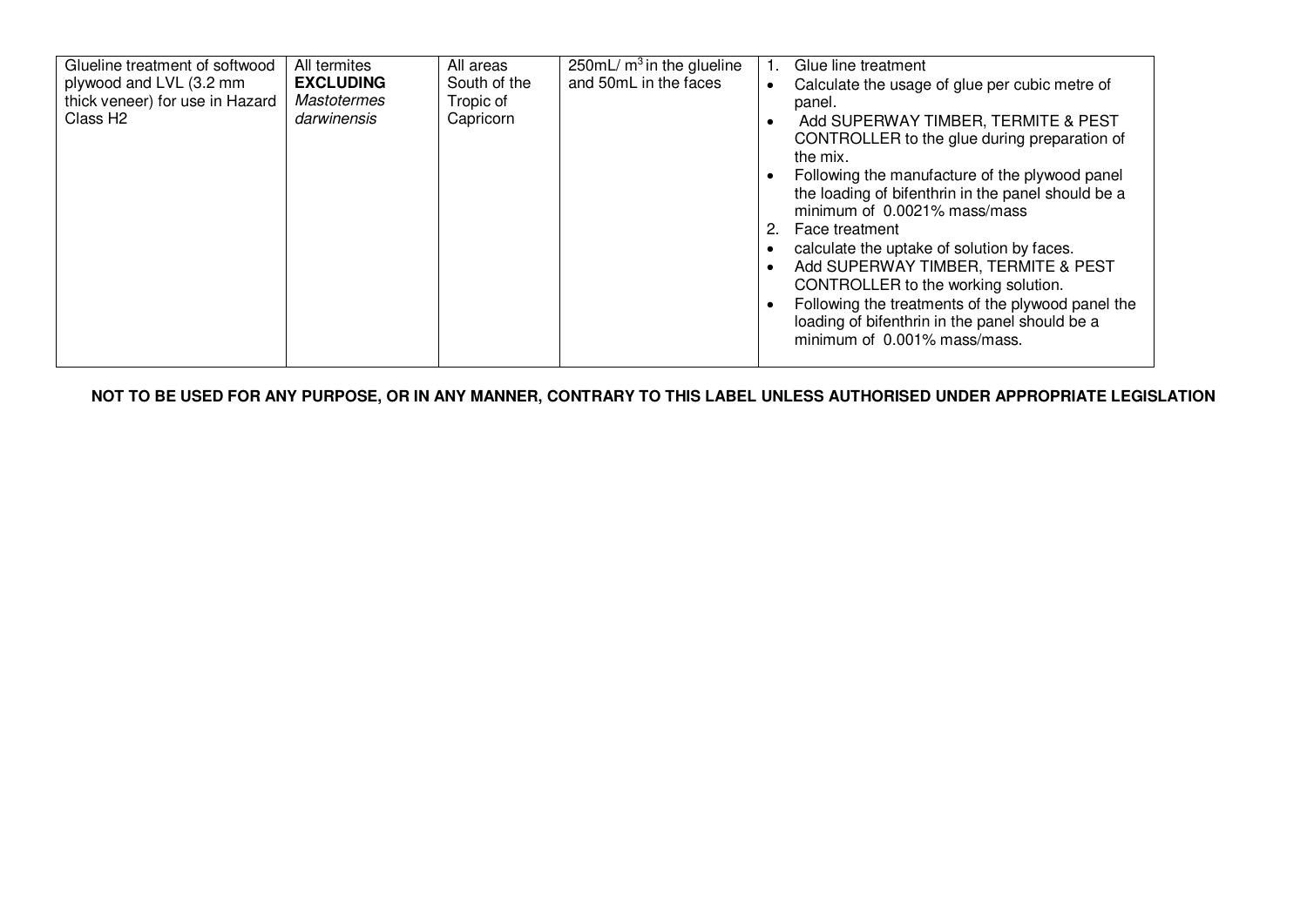## **DIRECTIONS FOR USE AGRICULTURAL CROPS**

| <b>CROP</b>    | <b>PEST</b>                                                                                                | <b>STATE</b>                | <b>RATE</b>                                                                                                                                                                                                                                                                                                                              | <b>WHP</b> | <b>CRITICAL COMMENTS</b>                                                                                                                                                                                                                                                                                                                                                                                                                                                                                                                                                                                                                                                                                                                                                                                                                                                                                                                                                                                                                                                                                                                                                                                                                                                                                                                                                                                                                                                                                                                                                                                                                                                                                                                                                                                                                                                                                                                                                                                                                                                                                                                                                       |
|----------------|------------------------------------------------------------------------------------------------------------|-----------------------------|------------------------------------------------------------------------------------------------------------------------------------------------------------------------------------------------------------------------------------------------------------------------------------------------------------------------------------------|------------|--------------------------------------------------------------------------------------------------------------------------------------------------------------------------------------------------------------------------------------------------------------------------------------------------------------------------------------------------------------------------------------------------------------------------------------------------------------------------------------------------------------------------------------------------------------------------------------------------------------------------------------------------------------------------------------------------------------------------------------------------------------------------------------------------------------------------------------------------------------------------------------------------------------------------------------------------------------------------------------------------------------------------------------------------------------------------------------------------------------------------------------------------------------------------------------------------------------------------------------------------------------------------------------------------------------------------------------------------------------------------------------------------------------------------------------------------------------------------------------------------------------------------------------------------------------------------------------------------------------------------------------------------------------------------------------------------------------------------------------------------------------------------------------------------------------------------------------------------------------------------------------------------------------------------------------------------------------------------------------------------------------------------------------------------------------------------------------------------------------------------------------------------------------------------------|
| <b>Bananas</b> | Banana weevil borer<br>(Cosmopolites sordidus)<br>Banana rust thrips<br>(Chaetanaphothrips<br>signipennis) | QLD,<br>NSW, WA,<br>NT only | <b>Seasonal Program</b><br>Stool Treatment<br>Method<br>250-330 mL/100L<br>twice per year<br><b>OR</b><br>660 mL/100L<br>Once per year<br><b>Band Treatment</b><br>Method<br>250 mL/100L<br>twice per year<br><b>Monitoring</b><br>Program<br>Stool Treatment<br>Method<br>330 mL/100L<br><b>Band Treatment</b><br>Method<br>250 mL/100L | 1 day      | <b>Seasonal Program</b><br>Twice per year timing<br>Apply in October/November (spring/early summer) and March/April (late summer/autumn).<br>Use the higher rate (concentration) when borer pressure or damage is high.<br>Once per year Timing<br>Apply in October/November OR March/April<br>Monitoring Program<br>Monitor weevil borer populations carefully by trap counts and/or corm damage ratings,<br>beginning in September when pest activity is on the increase and continue until April.<br>Apply treatment when banana weevil borers reach or exceed acceptable threshold levels.<br>Monitor borer control after application and re-treat as required.<br>Banana Weevil borer: Application should be made after rain or irrigation during periods of<br>high adult borer activity.<br>Banana rust thrips: Application against banana weevil borer will give coincident rust thrips<br>control, particularly when application is made when thrips activity is on the increase usually<br>beginning September and into the summer months.<br><b>Application Method</b><br><b>Stool Treatment Application</b><br>Remove trash from the base of stools and apply $500 - 700$ mL of spray solution to each<br>stool, depending on stool size. Treat the bottom 30cm of each stool as well as the soil in a<br>30cm band around each stool, ensuring thorough treatment of both butt(s) and follower(s).<br>Use the lower spray volume of 500mL on small stools less than 50cm across the entire base.<br><b>Band Treatment Application</b><br>Apply as a band application with a side delivery boom and offset nozzles on both sides of the<br>row with the spray pattern positioned to spray 30cm of soil on either side of the row and 30cm<br>in height. Aim to apply a total spray volume of 1L/stool area.<br>For single sucker row configurations apply 28L of solution per 100 meters of row in a band<br>0.5m wide on each side of the row overlapping in the centre.<br>For double sucker configurations apply 56L of solution per 100 metres of row in a band 1m<br>wide on each side of the double row with the spray pattern overlapping between the rows. |
|                | Strawberry spider mite<br>(Tetranychus lambi)                                                              | QLD & WA<br>only            | 40mL/100L                                                                                                                                                                                                                                                                                                                                | 8 days     | Monitor mite population on old leaves particularly during hot dry conditions. Apply Superway<br>Timber Termite & Pest Controller as a preventative rather than a curative treatment before<br>damage occurs, and before mite numbers build up to damaging levels. Follow up applications<br>may be required at 10 to 14 day intervals. Thorough coverage of the lower leaf surface is<br>essential to ensure good control. Use a total spray volume of 300-500L/ha.                                                                                                                                                                                                                                                                                                                                                                                                                                                                                                                                                                                                                                                                                                                                                                                                                                                                                                                                                                                                                                                                                                                                                                                                                                                                                                                                                                                                                                                                                                                                                                                                                                                                                                            |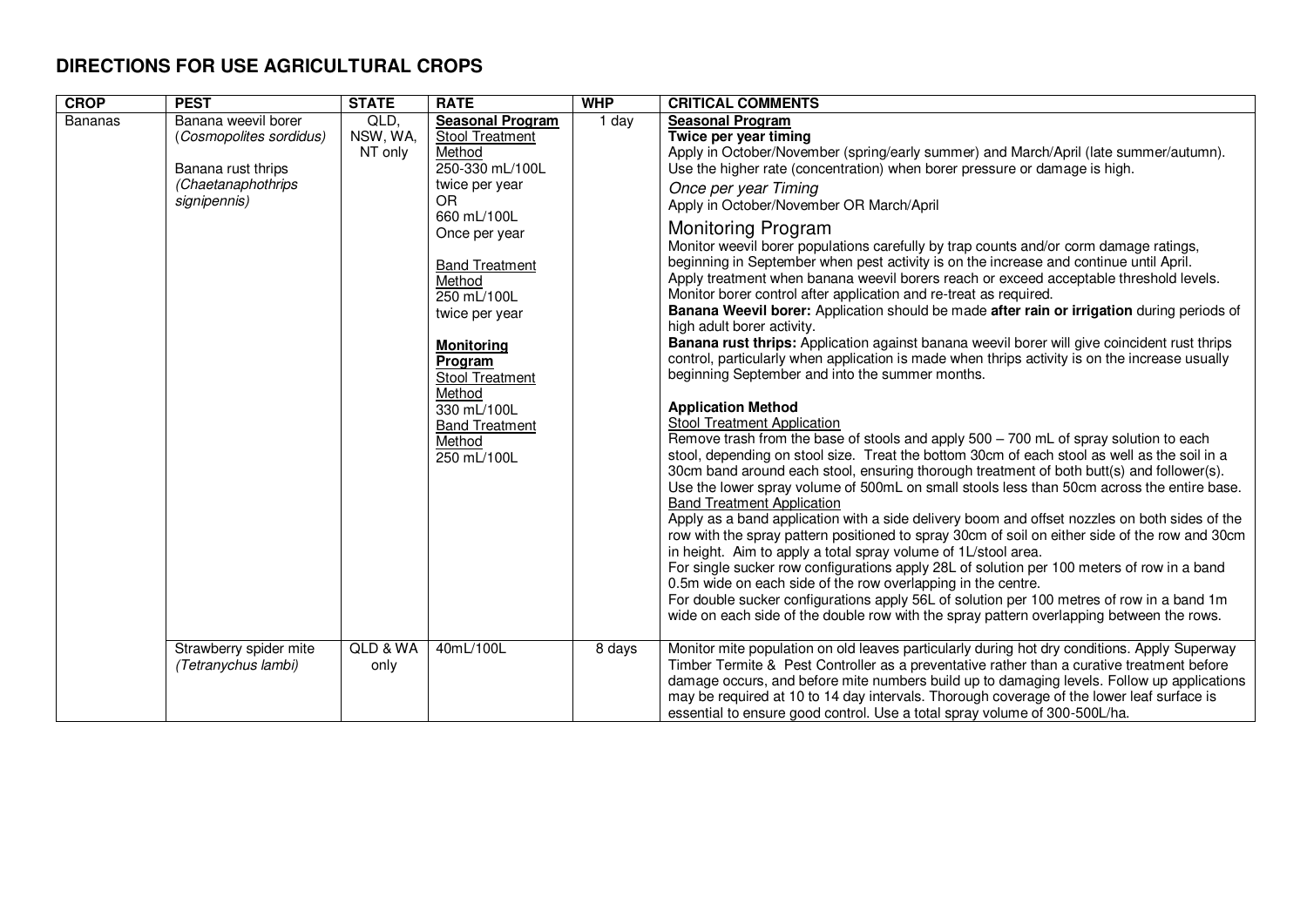| <b>CROP</b>                                                                                                             | <b>PEST</b>                                                                                                                                                                  | <b>STATE</b>      | <b>RATE</b>                                                                                       | <b>WHP</b>           | <b>CRITICAL COMMENT</b>                                                                                                                                                                                                                                                                                                                                                                                                                                                                                                                                                                                                                                                                                                                                                                        |
|-------------------------------------------------------------------------------------------------------------------------|------------------------------------------------------------------------------------------------------------------------------------------------------------------------------|-------------------|---------------------------------------------------------------------------------------------------|----------------------|------------------------------------------------------------------------------------------------------------------------------------------------------------------------------------------------------------------------------------------------------------------------------------------------------------------------------------------------------------------------------------------------------------------------------------------------------------------------------------------------------------------------------------------------------------------------------------------------------------------------------------------------------------------------------------------------------------------------------------------------------------------------------------------------|
| Canola, Faba<br>beans,<br>Subterranean<br>clover,<br>Clover,<br>Barley,<br>Field Peas,<br>Lupins,<br>Lucerne &<br>Wheat | Redlegged Earth Mite<br>(Halotydeus<br>destructor)<br>Brown pasture looper<br>(Ciampa arietaria)<br>Blue oat mite<br>(Penthaleus major)<br>Pasture webworm<br>(Hednota spp.) | All states        | 50-100 mL/ha<br>100mL/ha                                                                          | 4 weeks<br>(grazing) | Apply as a broadcast ground rig application in a total water volume of 50-200L/ha or<br>by air in a minimum total water volume of 20 L/ha. Apply to bare soil after<br>conventional cultivation and sowing or onto well grazed or sprayed pasture after<br>direct drilling. Treat infested paddocks after sowing and before or soon after seedling<br>emergence. Use the higher rate on heavier infestations and for longer residual<br>protection. Superway Timber Termite & Pest Controller is compatible with some<br>herbicides. See compatibility statement for details.                                                                                                                                                                                                                  |
|                                                                                                                         | Bryobia mites<br>(Bryobia spp.)                                                                                                                                              |                   | 200mL/ha                                                                                          |                      |                                                                                                                                                                                                                                                                                                                                                                                                                                                                                                                                                                                                                                                                                                                                                                                                |
| Canola                                                                                                                  | Vegetable weevil<br>(Listroderes difficilis)                                                                                                                                 | <b>All States</b> | $100 - 200$ mL/ha                                                                                 |                      | Use the 100mL rate when pest pressure is low. Monitor adjacent habitat and edges<br>of the field for the presence of vegetable weevil prior to making a decision whether to<br>spray.                                                                                                                                                                                                                                                                                                                                                                                                                                                                                                                                                                                                          |
| Peaches,<br>Nectarines,<br>Plums,<br>Apricots                                                                           | Carpophilus beetles<br>(Carpophilus spp.)                                                                                                                                    | <b>All States</b> | Dilute spraying<br>50mL/100L<br>Concentrate<br>spraying                                           | 1 day                | Monitor stone fruit orchards for Carpophilus beetle as fruit approach maturity and<br>becomes susceptible to attack. Apply Superway Timber Termite & Pest Controller as<br>a dilute spray before beetles reach damaging levels. Apply to the foliage and fruit of<br>trees. Continue to monitor beetle numbers and if necessary reapply Superway<br>Timber Termite & Pest Controller up to 1 day before harvest or use another<br>insecticide registered for this purpose. Apply no more than 2 applications per season.<br>There must be a minimum of 10 days between re-treatment and the initial<br>application.                                                                                                                                                                            |
|                                                                                                                         |                                                                                                                                                                              |                   | Refer to the<br>mixing/ application<br>section                                                    |                      | Apply the same total amount of product to the target crop whether applying this<br>product by dilute or concentrate spraying methods. Do NOT use at rates greater than<br>100 mL per 100L water when using concentrate spraying.<br>Cultural methods (eg destruction of fallen fruit by mulching) should be used to<br>prevent excessive build up of carpophilus beetle.                                                                                                                                                                                                                                                                                                                                                                                                                       |
| Citrus                                                                                                                  | Leafeating weevil<br>(Eutinophaea<br>bicristata)                                                                                                                             | All states        | Pre-emergence<br>program<br>12.5 or 25mL/tree<br>Post-emergence<br>monitoring program<br>6mL/tree | $\sim$               | Apply as a high volume band application in a 1.5 to 2 metres wide swath, to the ground, both<br>sides of the row, under each tree. Aim to apply a total spray volume of 5 to 10 L/tree (eg at<br>250 trees/ha = 1250 to 2500L/ha).<br>Pre-emergency program: Apply just prior to, or at the first sign of major beetle emergence in<br>mid-October. Use the higher rate in blocks with a history of high beetle numbers or when<br>longer residual control is required.<br>Post-emergence monitoring program: Apply at peak beetle emergence in October/<br>November as indicated by field monitoring. (Refer to monitoring statement on label). Follow up<br>treatment may be necessary based on a threshold of 25 beetles per 10 sites per orchard in<br>consecutive counts 1-2 weeks apart. |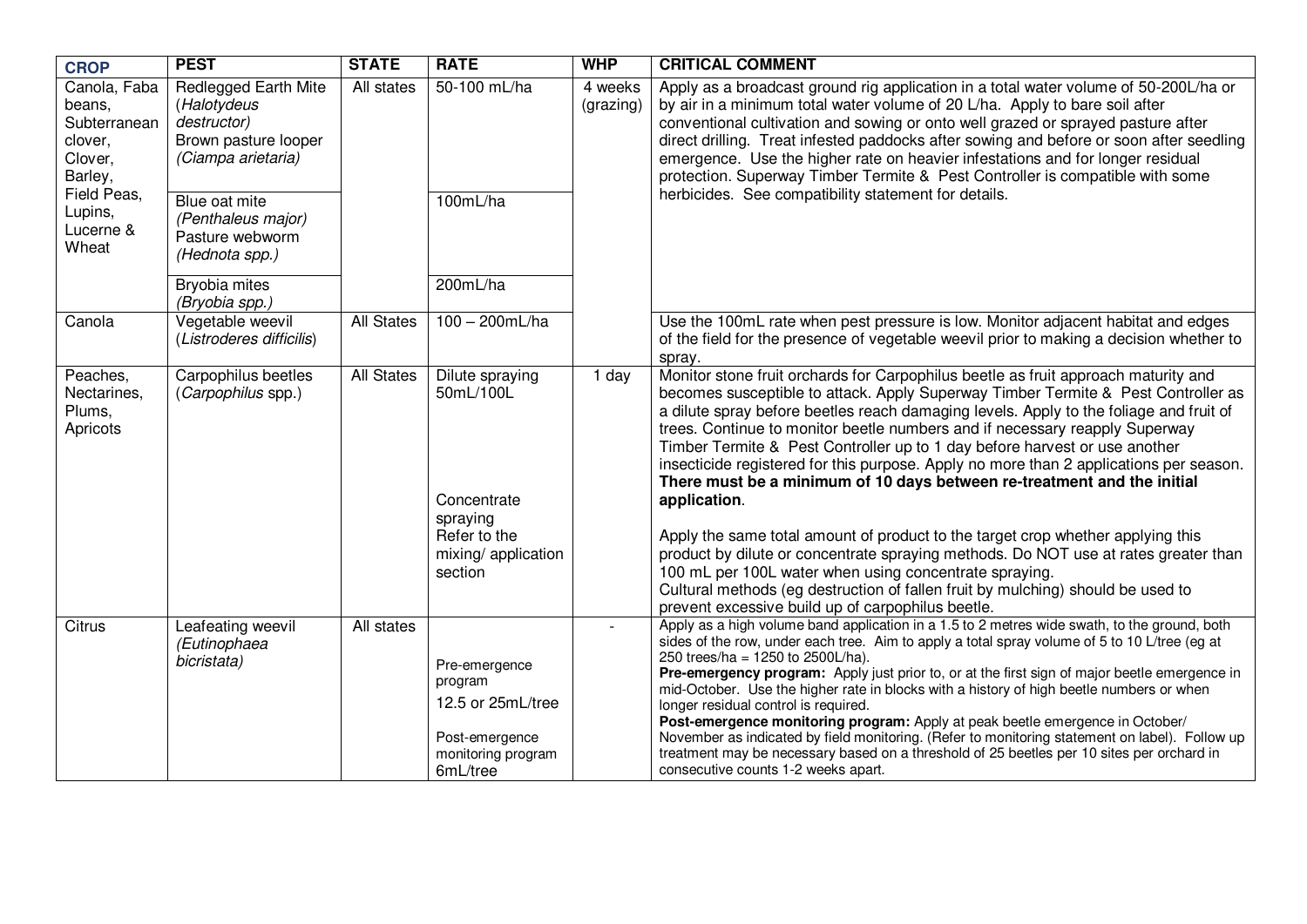| <b>CROP</b>           | <b>PEST</b>                                                                                                                                                                                                                                                                                                                             | <b>STATE</b>             | <b>RATE</b>                                                            | <b>WHP</b>                                                                                                                 | <b>CRITICAL COMMENT</b>                                                                                                                                                                                                                                                                                                                                                                                                                                                                                                                                                                                                                                                                                                                                                                                                                                                                                                                                                                                                                                                                                                                                                                                                                                                                                                                                        |
|-----------------------|-----------------------------------------------------------------------------------------------------------------------------------------------------------------------------------------------------------------------------------------------------------------------------------------------------------------------------------------|--------------------------|------------------------------------------------------------------------|----------------------------------------------------------------------------------------------------------------------------|----------------------------------------------------------------------------------------------------------------------------------------------------------------------------------------------------------------------------------------------------------------------------------------------------------------------------------------------------------------------------------------------------------------------------------------------------------------------------------------------------------------------------------------------------------------------------------------------------------------------------------------------------------------------------------------------------------------------------------------------------------------------------------------------------------------------------------------------------------------------------------------------------------------------------------------------------------------------------------------------------------------------------------------------------------------------------------------------------------------------------------------------------------------------------------------------------------------------------------------------------------------------------------------------------------------------------------------------------------------|
| Cotton                | Native budworm<br>(Helicoverpa<br>punctigera)<br>Cotton bollworm<br>(Helicoverpa<br>armigera)<br>Two spotted mite<br>(Tetranychus urticae)<br>Green mirid<br>(Creontiades dilutus)<br>Apple dimpling bug<br>(Campylomma<br>liebknechti)<br>False wireworm<br>(Pterohlaeus<br>alternatus)<br>Sugarcane wireworm<br>(Agrypnus variabilis) | QLD,<br>NSW &<br>WA only | 600-800 mL/ha<br>375 mL/ha <sup>1</sup><br>or<br>3.8 mL/100m of<br>row | 14 days (harvest)<br>DO NOT GRAZE<br>OR CUT FOR<br>STOCKFEED, DO<br><b>NOT FEED</b><br><b>COTTON TRASH</b><br>TO LIVESTOCK | Apply as indicated by field checks.<br>Use the higher rate when pest pressure is high, conditions favour pest<br>development and when increased residual protection is required.<br>Budworm and Bollworm: Applications should be timed to coincide with<br>egg hatch and when small larvae up to 5 mm are present. Do not apply<br>this product to Helicoverpa (= Heliothis) armigera larvae larger than 5 mm<br>in length.<br>Two spotted mite: Applications against Helicoverpa spp will give good<br>control of coincident two spotted mite, particularly when applied on low<br>mite populations (around 10% leaf infestation). If conditions continue to<br>favour mite development a second application may be required 14 - 20<br>days later.<br>Green mirid & Apple dimpling bug: Apply at recommended threshold<br>levels as indicated by field checks. Use the higher rate for increased pest<br>pressure and longer residual protection.<br>Wireworms: Apply as a spray into the furrow at planting. Use a spray<br>nozzle which will deliver a coarse spray in a total volume of 60 - 100 L/ha<br>in a 10 cm band over the seed before soil is brought in behind covering<br>tyres in front of the press wheel.<br>The rate is based on a 1m row spacing. If row spacing varies from 1m<br>then apply at the use rate according to mL/100m of row. |
| Grapes                | Fig longicorn<br>(Acalolepta vastator)                                                                                                                                                                                                                                                                                                  | NSW,<br>ACT, WA<br>only  | 1000mL/100L                                                            |                                                                                                                            | The application MUST be made at late dormancy after pruning and before<br>bud burst.<br>Apply a single high volume spray, with nozzles directing the spray solution<br>to the trunk and cordons (arms) of grape vines to achieve thorough wetting<br>of the bark. Total spray volume should be about 500mL/vine achieved by<br>hand application.                                                                                                                                                                                                                                                                                                                                                                                                                                                                                                                                                                                                                                                                                                                                                                                                                                                                                                                                                                                                               |
| Lucerne seed<br>crops | Native budworm<br>(Helicoverpa<br>punctigera)                                                                                                                                                                                                                                                                                           | All states               | 400-600 mL/ha                                                          |                                                                                                                            | Do not treat lucerne seed crops for alfalfa sprout production.<br>Apply as indicated by field checks after the commencement of flowering.<br>Use the higher rate when pest pressure is high, conditions favour pest<br>development and when increased residual protection is required.<br>Native Budworm: Applications should be timed to coincide with egg hatch<br>and when small larvae up to 5mm are present.                                                                                                                                                                                                                                                                                                                                                                                                                                                                                                                                                                                                                                                                                                                                                                                                                                                                                                                                              |
| Navy beans            | Native budworm<br>(Helicoverpa punctigera)<br>Corn earworm<br>(Helicoverpa armigera)                                                                                                                                                                                                                                                    | All states               | 600-800 mL/ha                                                          | 14 days<br>(harvest and grazing)                                                                                           | Apply as indicated by field checks from flowering onwards. Use the higher rate<br>when pest pressure is high, conditions favour pest development and when<br>increased residual protection is required.<br>Budworm and Earworm: Applications should be timed to coincide with egg hatch<br>and when small larvae up to 5mm are present. Do not apply this product to<br>Helicoverpa<br>(= Heliothis) armigera larvae larger than 5mm in length                                                                                                                                                                                                                                                                                                                                                                                                                                                                                                                                                                                                                                                                                                                                                                                                                                                                                                                 |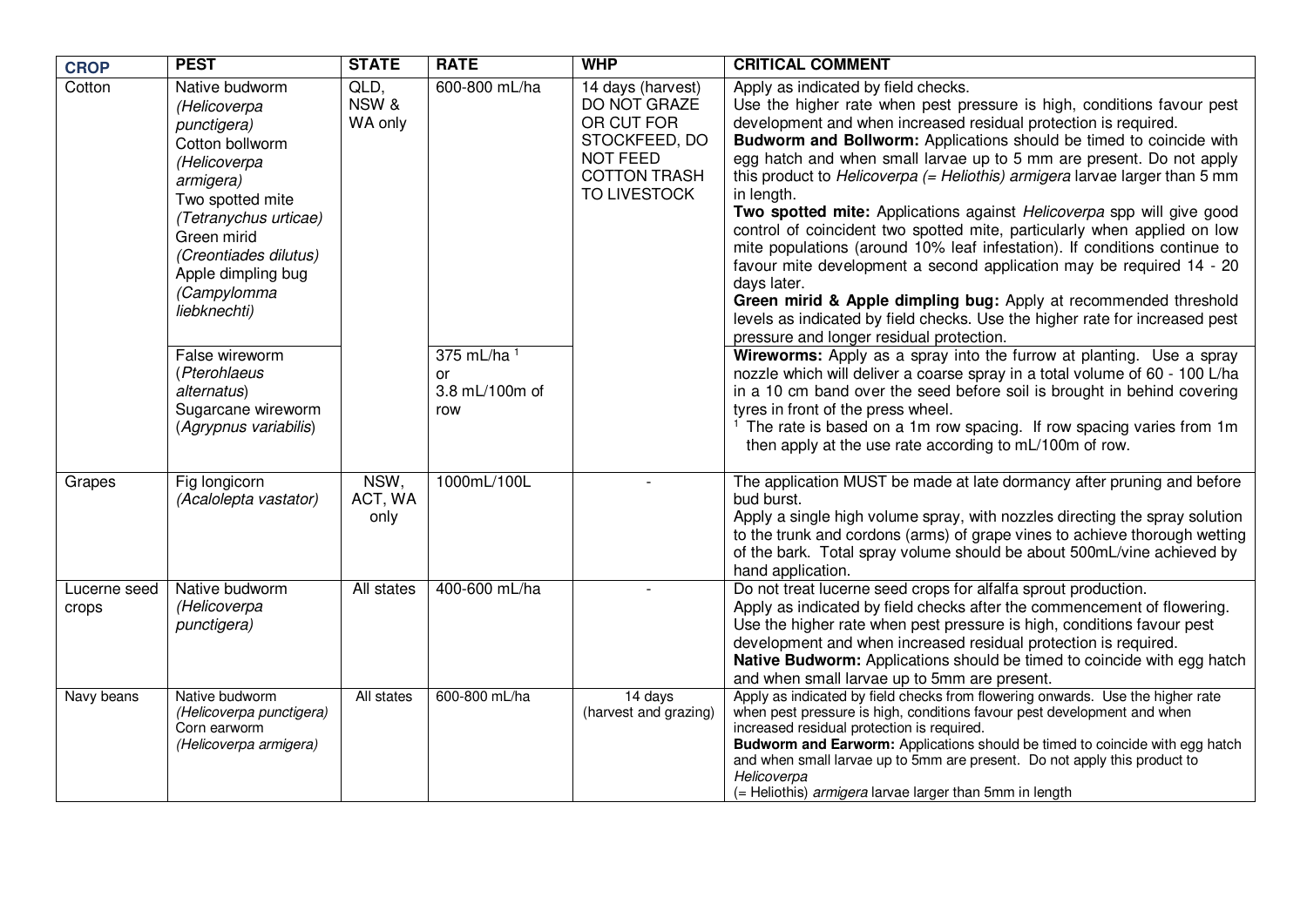| Pears     | Longtailed mealybug<br>(Pseudococcus<br>longispinus) | VIC only                 | $25mL/100L$ plus<br>Caltex DC Tron at<br>1L/100L | 14 days | Examine wood for the presence of over wintering longtailed mealy bugs but do not<br>spray until larger numbers of young nymphs emerge in spring.<br>Apply this mixture to near the point of runoff to all above ground parts of the tree<br>between green tip to commencement of flowering.<br>Do not spray after flowering has commenced.                                                                     |
|-----------|------------------------------------------------------|--------------------------|--------------------------------------------------|---------|----------------------------------------------------------------------------------------------------------------------------------------------------------------------------------------------------------------------------------------------------------------------------------------------------------------------------------------------------------------------------------------------------------------|
| Sugarcane | Sugarcane wireworm<br>(Agrypnus spp.)                | QLD, NSW<br>& WA<br>only | $375mL/ha*$<br>or<br>5.6mL/100m of row           |         | Apply as a spray into the furrow at planting. Use a spray nozzle which will deliver<br>a coarse spray in a total volume of 60-100L/ha in a band 20-30cm wide over the<br>base of the furrow on top of the setts and before covering soil is brought in by<br>tynes.<br>*The rate is based on a 1.5m row spacing. If row spacing varies from 1.5m then<br>apply<br>at the use rate according to mL/100m of row. |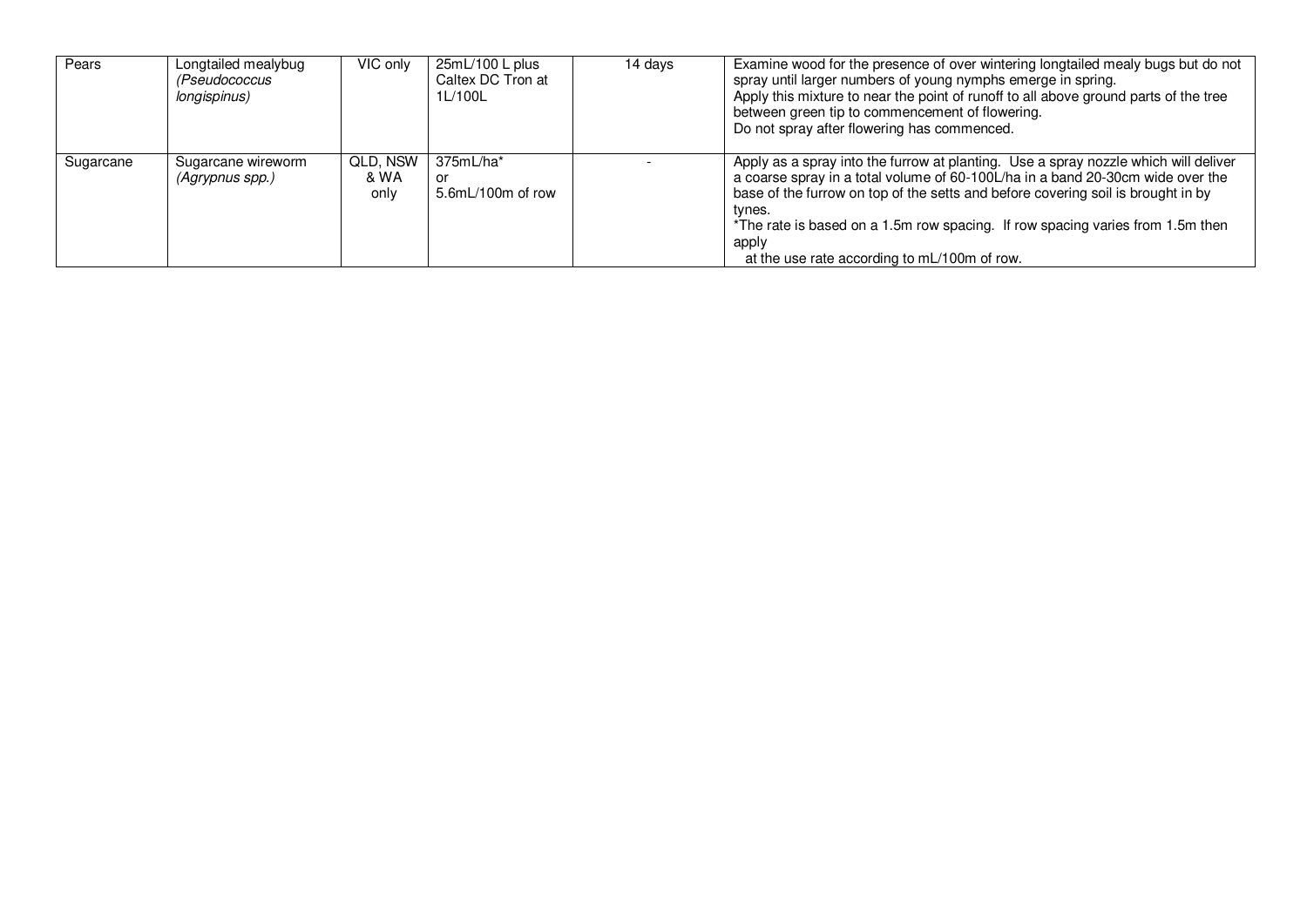| <b>CROP</b>                                                           | <b>PEST</b>                                                                                                                                                                       | <b>STATE</b>      | <b>RATE</b>                                                        | <b>WHP</b> | <b>CRITICAL COMMENT</b>                                                                                                                                                                                                                                                                                                                                                                                                                                                                                                                                                                                                                                                                                                                                                                                                                                                                                                                                                                                                                                                     |
|-----------------------------------------------------------------------|-----------------------------------------------------------------------------------------------------------------------------------------------------------------------------------|-------------------|--------------------------------------------------------------------|------------|-----------------------------------------------------------------------------------------------------------------------------------------------------------------------------------------------------------------------------------------------------------------------------------------------------------------------------------------------------------------------------------------------------------------------------------------------------------------------------------------------------------------------------------------------------------------------------------------------------------------------------------------------------------------------------------------------------------------------------------------------------------------------------------------------------------------------------------------------------------------------------------------------------------------------------------------------------------------------------------------------------------------------------------------------------------------------------|
| Tomatoes                                                              | Native budworm,<br>(Helicoverpa punctigera)<br>Corn earworm<br>(Helicoverpa armigera)<br>Two spotted mite<br>(Tetranychus urticae)<br>Tomato russet mite<br>(Aculops lycopersici) | All states        | <b>High Volume</b><br>40-60mL/100L<br>or<br>Low Volume<br>600mL/ha | $1$ day    | Do not use low volume ground or air application on trellis tomatoes.<br><b>Crop Monitoring Program</b><br>Helicoverpa spp: Apply as indicated by field checks. Applications should be timed to<br>coincide with egg hatch and when small larvae up to 5mm are present. Do not apply this<br>product to Helicoverpa (=Heliothis) armigera larvae larger than 5mm in length.<br>Mites: Applications against Helicoverpa spp will give good control of coincident mites,<br>particularly when applied on low mite populations. If conditions continue to favour mite<br>development, a second application may be required 14-20 days later.<br><b>Schedule Spray Program</b><br>If fields are not checked during pest infestation periods, apply on a 7-10 day alternating<br>program with a non pyrethroid insecticide. Use the higher rate (high volume application) and<br>shorter interval when pest infestation is more severe and when increased residual protection is<br>required. Do not apply this product to Helicoverpa armigera larvae larger than 5mm in length. |
|                                                                       | Whitefly (Trialeurodes<br>vaporariorum)                                                                                                                                           |                   | 30mL/100L water                                                    |            | Apply as indicated by pest incidence and repeat as necessary. Use a total spray volume of<br>2500 L/ha.                                                                                                                                                                                                                                                                                                                                                                                                                                                                                                                                                                                                                                                                                                                                                                                                                                                                                                                                                                     |
| Turf (for<br>example<br>lawns,<br>Commercial<br>turf farms,           | Lawn armyworm<br>(Spodoptera mauritia),<br>Sod webworm<br>(Herpetogramma<br>licarsisalis)                                                                                         | <b>All States</b> | 1.2L/ha<br>$(12mL/100m^2)$                                         |            | Mix Superway Timber Termite and Pest Controller in water and apply evenly over the area to<br>be treated using spray application equipment. Use a minimum total spray volume of at least<br>200L/ha (2L/100 m <sup>2</sup> ). To ensure optimum control irrigate the treated area with up to 4 mm of<br>water soon after application. Inspect treated areas for continuing activity. Reapply as required.<br>Where a rate range is indicated use the lower rates under lower insect pressure and the higher                                                                                                                                                                                                                                                                                                                                                                                                                                                                                                                                                                 |
| Parks,<br>Recreational<br>areas, Bowling<br>greens, Sports<br>fields) | <b>Argentine Stem Weevil</b><br>adults(Listronotus<br>bonariensis), Billbug<br>adults (Sphenophorus<br>sp)                                                                        |                   | $1.2 - 2.4$ L/ha<br>$(12-24 \text{ mL}/100 \text{ m}^2)$           | $\sim$     | rate under higher insect pressure. Apply after mowing to minimise loss of insecticide in<br>clippings. DO NOT apply if excessively wet or immediately after heavy rain.                                                                                                                                                                                                                                                                                                                                                                                                                                                                                                                                                                                                                                                                                                                                                                                                                                                                                                     |
|                                                                       | African black beetle<br>(Hetoronychus arator)                                                                                                                                     |                   | 1.2-3.6L/ha (24-36)<br>$mL/100m^2)$                                |            |                                                                                                                                                                                                                                                                                                                                                                                                                                                                                                                                                                                                                                                                                                                                                                                                                                                                                                                                                                                                                                                                             |
|                                                                       | Black ant, Coastal brown<br>ant, Funnel ant, Meat<br>ant, Sugar ant, and<br>Stinging Ant only                                                                                     |                   | 1.2-4.4 $L/ha$<br>$(12-44mL/100 m2)$                               | $\sim$     | Mix Superway Timber Termite and Pest Controller in water and apply evenly over the area to<br>be treated using spray application equipment. Apply to areas where ants are active. Where<br>possible spray directly into the nests. Use the low rate for maintenance treatments or to control<br>light infestations and for maximum residual control. The elimination of funnels ants from a<br>particular site will generally require more than one application. Initial applications should be<br>made over effected areas. As the initial numbers of active colonies is reduced, application<br>should shift to targeting active mounds. Apply spray directly to the mound and in the area<br>immediately surrounding active mounds (300mm radius).                                                                                                                                                                                                                                                                                                                       |

**NOT TO BE USED FOR ANY PURPOSE, OR IN ANY MANNER, CONTRARY TO THIS LABEL UNLESS AUTHORISED UNDER APPROPRIATE LEGISLATION.**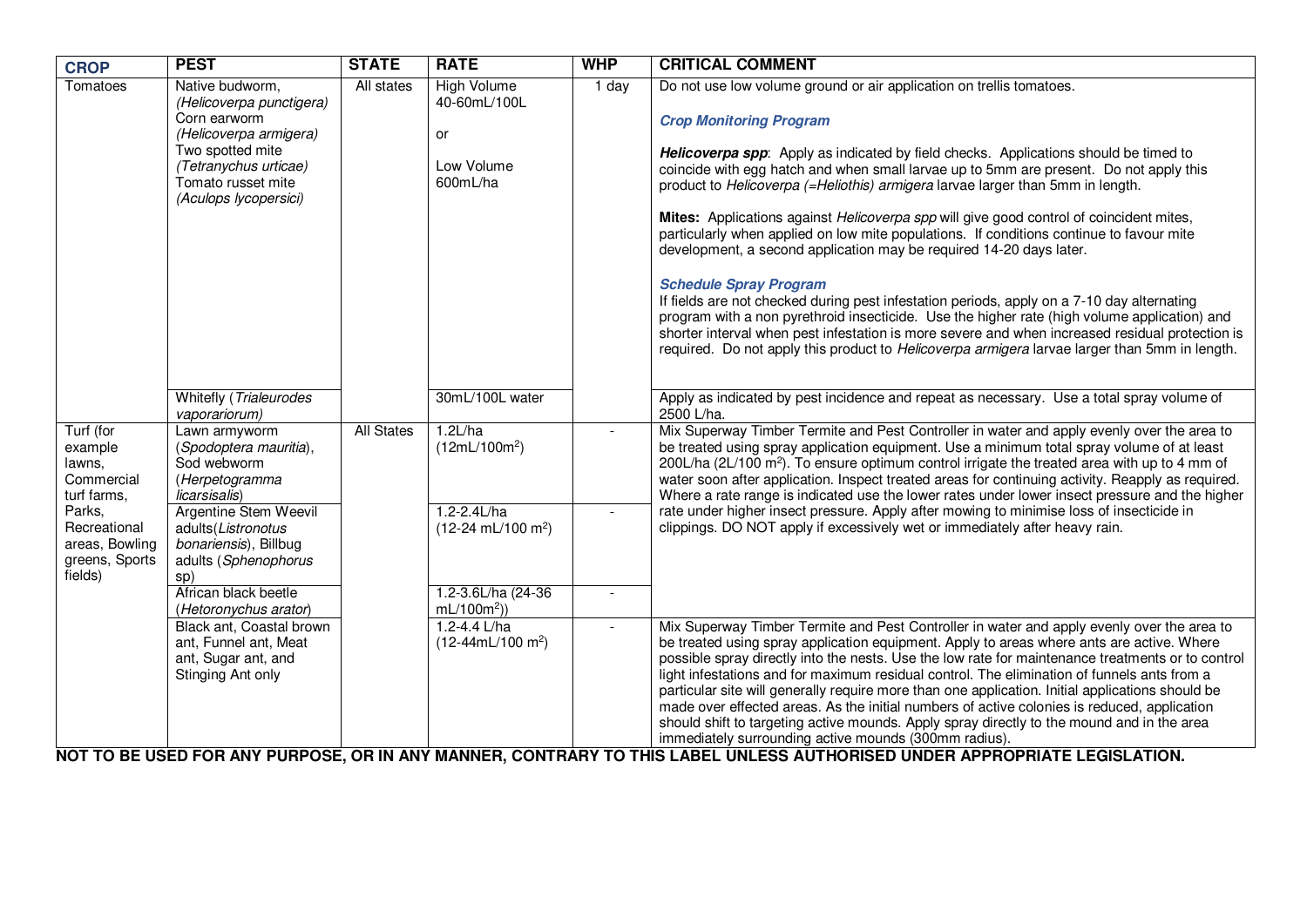#### **GENERAL INSTRUCTIONS – PEST CONTROL**

Superway Timber, Termite & Pest Controller is a powerful knockdown and residual pesticide. Ants, cockroaches, fleas, flies, mosquitoes, spiders, ticks and wasps are controlled by direct contact with spray and also by residual action as they come into contact with treated surfaces.

**Termites** – The use of Superway Timber Termite & Pest Controller will help prevent and control subterranean termite infestations in and around structures, service poles and fence posts. A dilute termiticidal emulsion must be adequately dispersed into the soil to establish both horizontal and vertical barriers between the structure to be protected and subterranean termites in the soil. The purpose of external and vertical termite barriers, which are an essential part of the treatment, is to prevent concealed termite entry into the structure. The horizontal and vertical chemical barriers must be placed in accordance with Australian Standard AS 3660 series. For treatment of existing buildings both horizontal and vertical barriers may be required around and under the buildings. Barriers must provide a continuous, no gap zone of protection between the structure and the termite colony. Therefore, it is essential that the barrier be established by a Pest Control Operator familiar with the construction details of the building. Further details are provided in the "Horizontal Barrier Treatment" and "Vertical Barrier Treatment" sections of this label and in the Australian Standard AS 3660 series.

Horizontal Barrier Treatments: Use 5L of emulsion per m<sup>2</sup> of soil. Apply the diluted product mixture evenly to the soil surface area to ensure the provision of a continuous barrier with no gaps. To minimise drift, use low pressure, high volume spray equipment delivering large droplets. On impervious soils, where the application of 5L per m<sup>2</sup> would result in run-off, the application volume may be reduced provided the concentration of the product is increased by a corresponding amount. For example, the intended rate of application is 1L/100L and the amount of spray applied is halved (2.5L/m<sup>2</sup>) the concentration of the product should be doubled to 1L/50L (or 2L/100L). Do not apply emulsion volumes below 2L/m<sup>2</sup>.

In situations where the soil surface is very dry and conditions are conducive to rapid drying, the area to be treated should be moistened prior to the termticide application.

Vertical Barrier Treatments: To install a vertical barrier use a minimum of 100L of diluted mixture per m<sup>3</sup> of soil. Vertical barriers must be a minimum of 150mm wide, extend down to the top of the footings and be continuous with no gaps. Vertical barriers can be installed by trenching and treating the soil as it is backfilled, by soil rodding or by the use of reticulation systems, as described in the Australian Standard AS 3660 Series. When using the soil rodding method to establish a vertical barrier the distance between rod spacings should be as per the following table. To improve soil penetration, the soil should be loosened to a depth of 150mm.

| Soil type         | Rod Spacing (mm)  |
|-------------------|-------------------|
| <b>Heavy Clay</b> | 150mm             |
| Clay loams        | 200 <sub>mm</sub> |
| Loams             | 250mm             |
| Sands             | 300mm             |

**Perimeter Barrier Treatments:** Perimeter barriers consist of horizontal barriers at least 150mm wide adjoining a vertical barrier of at least 150mm in width. A perimeter barrier must completely surround all buildings, pipes, piers and service penetrations. In buildings with suspended floors with greater than 400mm crawl space, perimeter barriers should be installed to surround piers, stumps and service penetrations and completely abut all substructure walls.

To ensure a continuous barrier, use at least 100L of diluted mixture per m<sup>3</sup> of soil. This can be achieved by applying 5L diluted mixture per linear metre for a 300 mm deep vertical barrier or 10 L diluted mixture per linear metre for a 600 mm deep vertical barrier. Treat both sides of single brick walls down to the footing to prevent termites gaining access behind engaged piers.

**Post-Construction Treatments Under Concrete Slabs:** For concrete slabs, the diluted mixture may be injected through pre-drilled holes through the slab, at intervals between 150mm and 300mm. Recommended spacings between holes is given in the table below: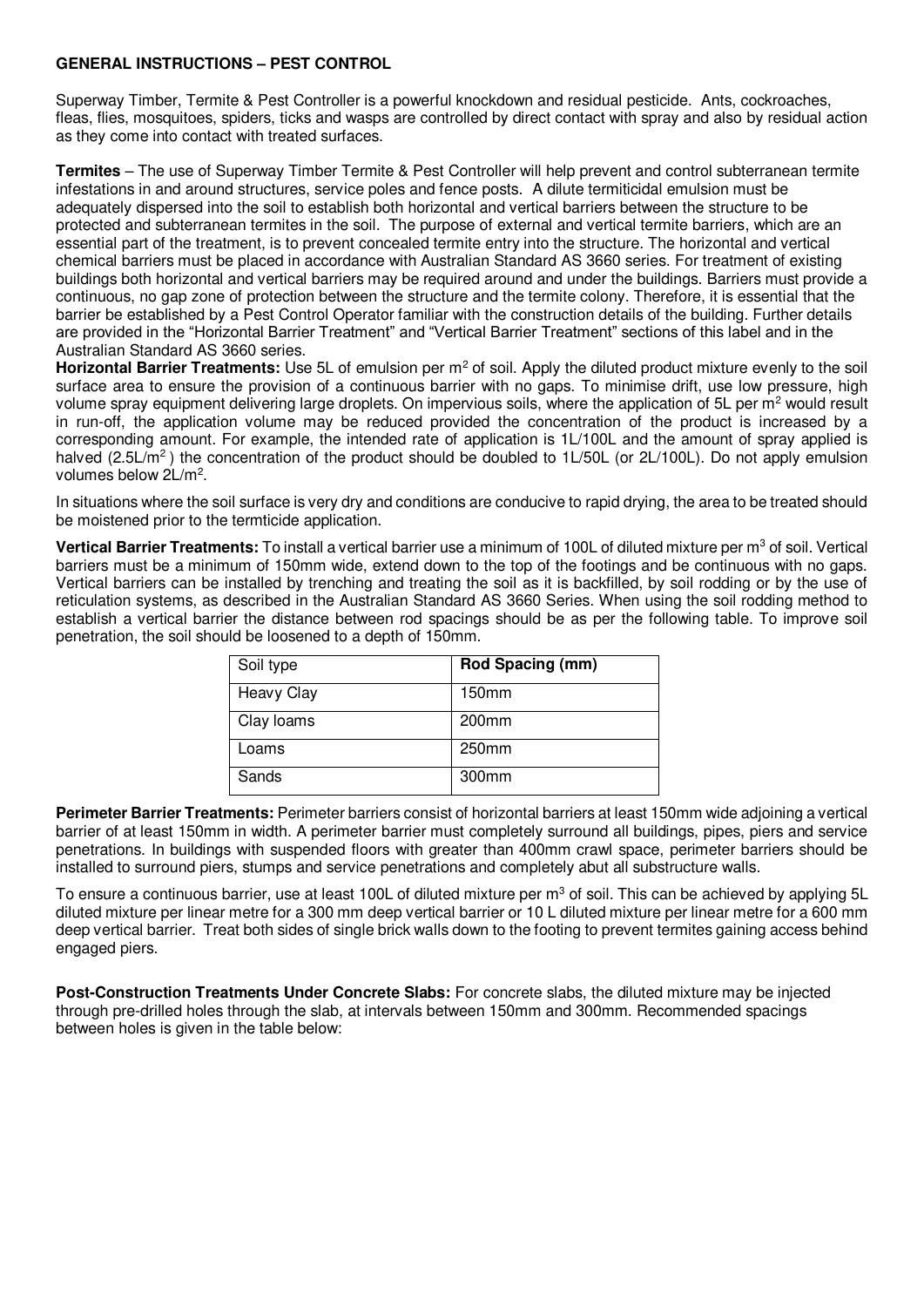| Soil type         | Hole Spacing (mm) | Litres per hole |
|-------------------|-------------------|-----------------|
| <b>Heavy Clay</b> | 150mm             | 1.5             |
| Clay loams        | 200mm             | 2               |
| Loams             | 250mm             | 2.5             |
| Sands             | 300mm             | 3               |

Lateral dispersion tips are recommended to ensure even distribution. The decision to drill concrete floor slabs and inject Superway Timber, Termite & Pest Controller must only be made after a thorough inspection of the building and after full assessment of the termite activity.

Application equipment used to inject Superway Timber, Termite & Pest Controller through pre-drilled holes in an interior situation must be in good working order, without any leaks and the injector must have tip shut-off to prevent nozzle dripping. Drill holes must be resealed after injection.

**Treatment In Conjunction with Physical Barriers:** In situations where the termite management system includes physical and chemical barriers, each certified system must be installed according to the relevant and appropriate product specification and the Australian Standard AS 3660 Series.

#### **SERVICE REQUIREMENTS:**

Service requirements can only be determined following inspection by a licensed Pest Control Operator, as Subterranean termites are capable of bridging termite barriers. Inspections in accordance with the Australian Standard AS 3660 series, should be conducted at least annually with more frequent inspections required in high risk termite areas. Such regular inspections increase the probability of detecting termite activity before damage requiring costly repairs occurs. Determination of the need for servicing requires consideration of factors such as termite pressure, integrity of the barrier and age and longevity of the termiticide applied. Several factors contribute to longevity of the termite treatment and must be considered when evaluating the need for retreatment.

The actual protection period will depend on the termite hazard, climate, soil conditions and rate of termiticide used. Refer to Table A for the expected protection periods provided.

#### **MIXING**

Add the required quantity of Superway Timber, Termite & Pest Controller to water in the spray tank and mix thoroughly. Maintain agitation during both mixing and application.

To facilitate an even application of the termiticide emulsion over the area to be treated, the addition of a marker dye at label rates is recommended. On hard to wet soils, the penetration of the termiticide emulsion may be improved by the addition of a soil surfactant at label rates.

# **GENERAL INSTRUCTIONS – TIMBER**

**TERMITES**

The application of SUPERWAY TIMBER, TERMITE & PEST CONTROLLER to both timber and timber-based products as specified in the directions for use table will protect treated products from damage by subterranean termites. In most situations protection will be afforded against all termite species including Coptotermes acinaciformis and Mastotermes darwiniensis. The treatment should be conducted in accordance with Australian standard AS 1604 Series and the minimum retention of bifenthrin in end use products should be 0.0047% mass/mass.

#### **MIXING**

Add the required quantity of SUPERWAY TIMBER, TERMITE & PEST CONTROLLER to diluent in the holding tank or glue mixer and mix thoroughly. Maintain agitation during both mixing and application.

#### **GENERAL INSTRUCTIONS – AGRICULTURAL CROPS**

Superway Timber Termite & Pest Controller is a contact and residual insecticide/miticide. It can be used as a protective treatment when applied at regular intervals or as a knockdown treatment to control existing pests. Best results are obtained when Superway Timber Termite & Pest Controller is applied before pest populations build up to damaging levels.

This product is not suitable for use in Integrated Pest Management (IPM) programs where mite or other insect predators or parasites are established and providing effective mite and other insect control.

#### APPLICATION

Superway Timber Termite & Pest Controller may be applied by either ground rig or aircraft. Thorough coverage is essential to ensure adequate control. Do not apply as a fog or mist.

Dilute Spraying:

 Use a sprayer designed to apply high volumes of water up to the point of run-off and matched to the crop being sprayed.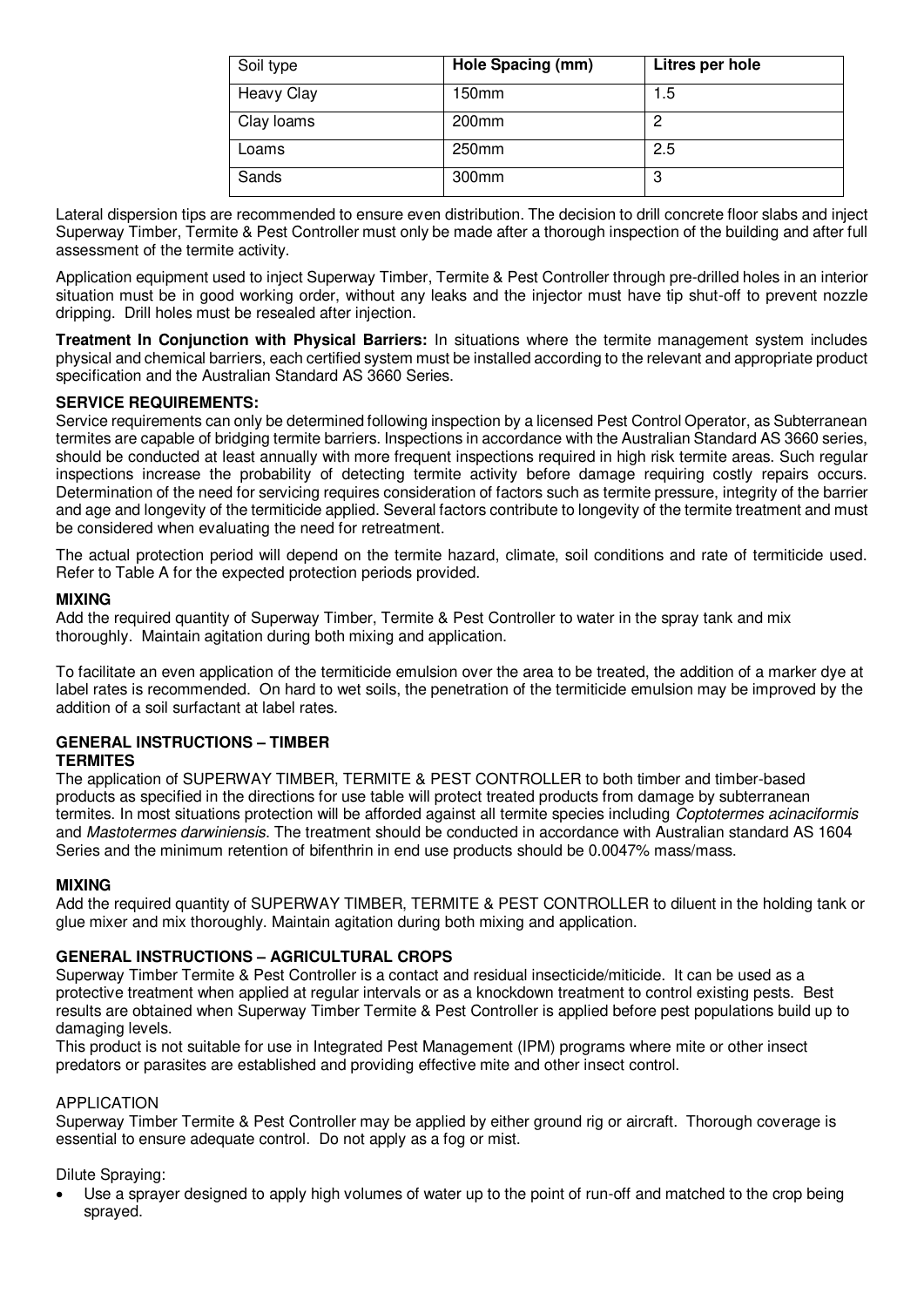- Set up and operate the sprayer to achieve even coverage throughout the crop canopy. Apply sufficient water to cover the crop to point of run-off. Avoid excessive run-off.
- The required water volume may be determined by applying different test volumes, using different settings on the sprayer, from industry guidelines or expert advice.
- Add the required amount of product specified in the Directions for Use for each 100L of water. Spray to the point of run-off.
- The required dilute spray volume will change as sprayer set up and operation may also need to be changed, as the crop grows.

Concentrate spraying:

- Use a sprayer designed and set up for concentrate spraying (that is a sprayer which applies water volumes less than those required to reach the point of run-off) and matched to the crop being sprayed.
- Set up and operate the sprayer to achieve even coverage throughout the crop canopy using your chosen water volume.
- Determine the appropriate dilute spray (see dilute spraying above) for crop canopy. This is needed to calculate the concentrate mixing rate.
- The mixing rate for concentrate spraying can then be calculated in the following way:

#### EXAMPLE ONLY:

- i) Dilute spray volume as determined above: For example 1000L/ha
- ii) Your chosen concentrate spray volume: For example 500L/ha
- iii) The concentration factor in this example is:  $2 \times$  (ie 1000L  $\div$  500L = 2)
- iv) If the dilute label rate is 50mL/100L, then the concentrate rate becomes 2 x 50, that is 100mL/100L of concentrate spray.
- The chosen spray volume, amount of product per 100L of water, and the sprayer set up and operation may need to be changed as the crop grows.
- For further information on concentrate spraying, users are advised to consult the relevant industry guidelines, undertake appropriate competency training and follow industry Best Practices.

**Ground Application:** Applications should be made as a fine spray preferably using hollow cone nozzles and a droplet size of 150 to 200 microns. The application volume will depend on the type of crop to be treated. The following are suggested:

Low volume broadacre application to – e.g. cereals, canola, grain legumes, lucerne, subterranean clover: 50-200L/ha. Low volume row crops applications to tomatoes, navy beans: 50-200L/ha.

High volume applications to row crops – e.g. trellised tomatoes: 200 – 1000 L/ha except as noted in critical comments. Use 200 L/ha from transplanting increasing to 1000 L/ha at maturity.

High volume directed spray:

Grapes: Apply by hand application, using a high volume coarse spray of 500mL/vine. (e.g. at approx. 2500 vines/ha = 1250L/ha).

Foliar sprays to bananas: 300 to 500 L/ha.

High volume application to stone fruit: 1000 to 2000L/ha

#### **Soil Applied Sprays: High volume application Bananas:**

Stool treatment: Apply as a coarse spray at 500-750 mL per stool.

Band treatment: Apply as a band application with a side delivery boom and offset nozzles – 1L of spray solution per stool.

**Citrus:** Apply as a high volume, directed spray to the ground under each tree. For optimum control apply to both sides of the tree. Total spray volume should be 5 to 10 L/tree (e.g. at 250 trees/ha = 1250 to 2500L/ha).

#### In furrow applications:

Sugarcane: Use a coarse spray: 60 to 100 L/ha as a band over the sett before covering with soil – refer to critical comments for details.

#### **Aerial Application:**

Use at least 20 L/ha of total spray volume. Spray during the cooler parts of the day or night. To reduce possibility of drift avoid spraying in calm conditions or when wind is light and variable. Preferably, spray in a crosswind. Use suitable application equipment and/or nozzles to deliver a fine spray with a droplet size of 150 to 200 microns.

A spraydrift minimisation strategy should be employed at all times when aerially applying sprays to, or near, sensitive areas. The strategy envisaged is best exemplified by the cotton industry's Best Management Practice manual.